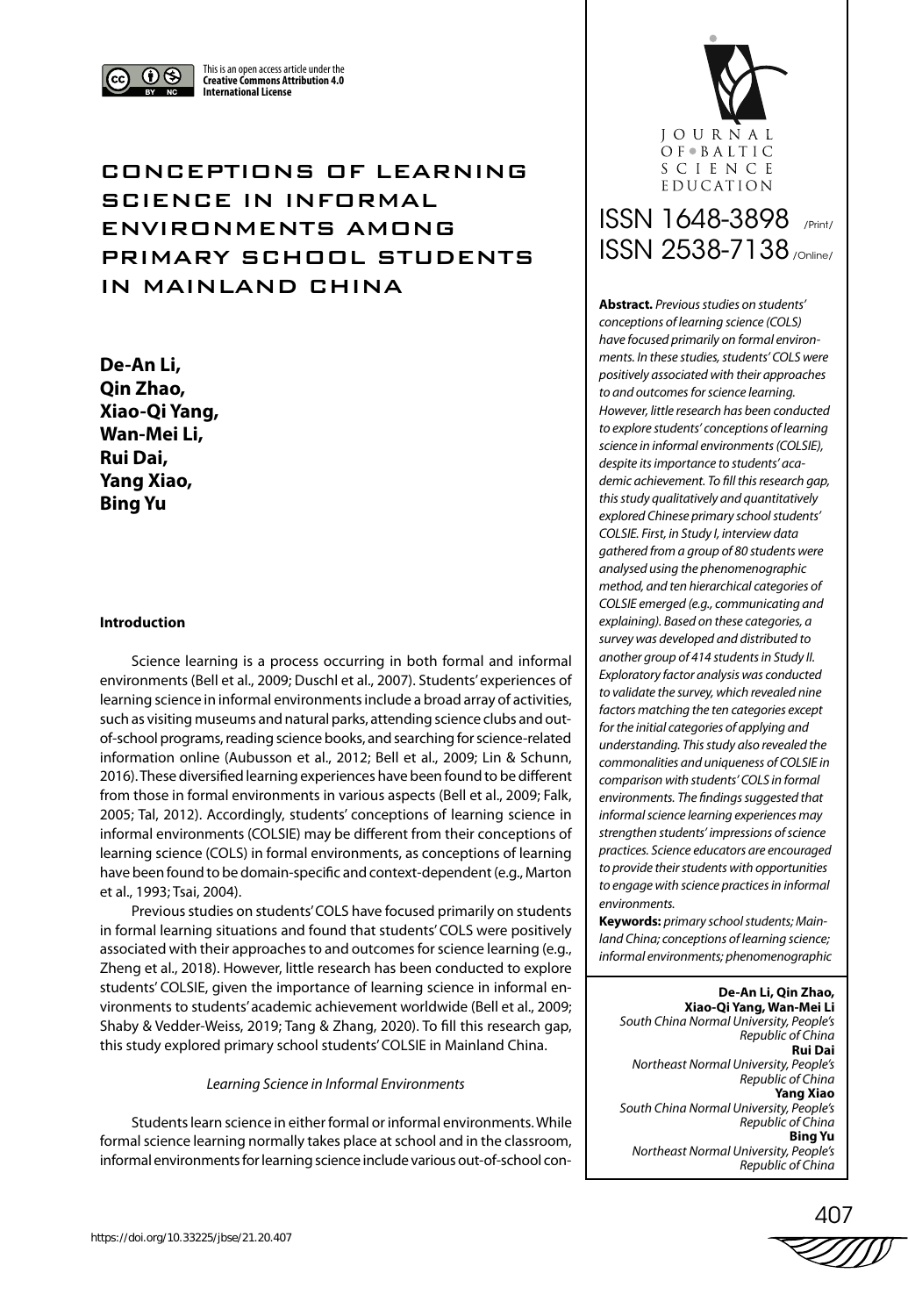CONCEPTIONS OF LEARNING SCIENCE IN INFORMAL ENVIRONMENTS AMONG PRIMARY SCHOOL STUDENTS IN MAINLAND CHINA (pp. 407-427)

ISSN 1648–3898 /Print/ ISSN 2538–7138 /Online/

texts such as museums, science centres, and summer programs (e.g., Bell et al., 2009). Learning science in informal environments is also known as outdoor education, everyday science learning, lifelong learning, and free-choice learning (Ellenbogen, 2003; Falk, 2005; Philip & Azevedo, 2017; Tal, 2012; Vedder-Weiss & Fortus, 2011; Zimmerman et al., 2019). In this study, the term informal science learning is adopted and defined as learning science in organized situations (e.g., participating in science clubs), in everyday life (e.g., reading sciences books), and through the media or web (e.g., watching science-related TV programs and searching for science-related information by using media) (Aubusson et al., 2012; Bell et al., 2009; Lin & Schunn, 2016; Tang & Zhang, 2020). According to the National Research Council, informal science learning is guided by "learner interests, voluntary, personal, ongoing, contextually relevant, collaborative, nonlinear, and open-ended" (Bell et al., 2009, p. 11).

It has been widely recognized that the characteristics of students' experiences of learning science in informal environments are different from those in formal environments. First, informal science learning includes a broad array of activities occurring across various environments, including designed, every-day, or public settings (Anderson & Ellenbogen, 2012; Aubusson et al., 2012; Bell et al., 2009; Lin & Schunn, 2016). Second, with respect to the structure of learning activities, informal science learning seems structureless and nonsequential. However, it provides students with more opportunities to communicate and interact with peers or other adults (Bell et al., 2009). Finally, informal science learning experiences are often believed to be driven by learners' intrinsic motivations and interests (Alexander et al., 2012; Holmes, 2011). That is, learners tend to voluntarily participate in informal science learning activities (Falk, 2005; Tal, 2012).

Recent studies have tried to classify students' informal science learning experiences into finer grain-sized dimensions. For example, according to the object of learning and structure of activity, they were specified into three areas: everyday settings and family activities, designed environments, and after-school and adult programs (Bell et al., 2009). In addition, Lin and Schunn (2016) pointed out that students' informal science learning experiences can be considered from four dimensions, i.e., informal home science, semiformal science, nature, and museum.

#### *Conceptions of Learning Science*

Conceptions of learning refer to "a coherent system of knowledge and belief about learning and related phenomena" (Negovan et al., 2015, p. 643). In the science education field, students' COLS were found to be correlated with their science learning process (Chiou et al., 2012; Lee et al., 2008). Lee et al. (2008) reported that high school students who possessed higher-level or constructivist COLS were more likely to adopt deep approaches to learning science. Researchers have also established a close link between students' COLS and self-efficacy in learning science, i.e., an essential factor in predicting their science learning achievement performance (Lee et al., 2019; Tsai et al., 2011). For instance, Tsai et al. (2011) revealed that high school students' higher-level COLS positively predicted their self-efficacy in learning science. In a recent study, Zheng et al. (2018) investigated the interrelationships among students' COLS, their approaches to and the self-efficacy of learning science. They reported that primary school students' higher-level COLS had a positive influence on deep approaches to learning science, and only students' deep approaches to learning science had a positive impact on their self-efficacy of learning science.

The phenomenographic method is often adopted to explore students' conceptions of learning in various topics (Marton et al., 1993; Tsai, 2004; Zhao & Thomas, 2016). The phenomenography was considered "a distinctive qualitative approach" to exploring students' learning (Richardson, 1999, p. 53). It has been utilized by many researchers in Sweden, Australia, Hong Kong, and Taiwan (Chiu et al., 2016; Gao & Watkins, 2002; Saljo, 1979; Tsai, 2004). The phenomenography aimed at describing, analysing, and understanding learning experiences (Marton, 1981) and believed that there are variations in how different people conceive of learning experiences (Marton & Booth, 1997). Variations can be discovered by combining interviews, protocols, and discourse analysis (Richardson, 1999). Within this framework, an outcome space would be established to represent the variations in students' qualitatively different, hierarchically related conceptions of learning (Marton & Booth, 1997; Tsai, 2004). Marton and Booth (1997) defined a hierarchical outcome space, as each successive category is a more complex way of experiencing learning. For example, in a pioneering phenomenographic work, Saljo (1979) revealed five qualitatively different and increasingly comprehensive categories of conceptions of learning:, i.e., (i) *increase of knowledge*, (ii) *memorizing*, (iii) *acquisitions of facts and procedures that can be retained and/or utilized in practice*, (iv) *abstraction of meaning*, and (v) *an interpretative process aimed at the understanding of reality.*

Overall, previous studies have shown that students' conceptions of learning are influenced by various do-

408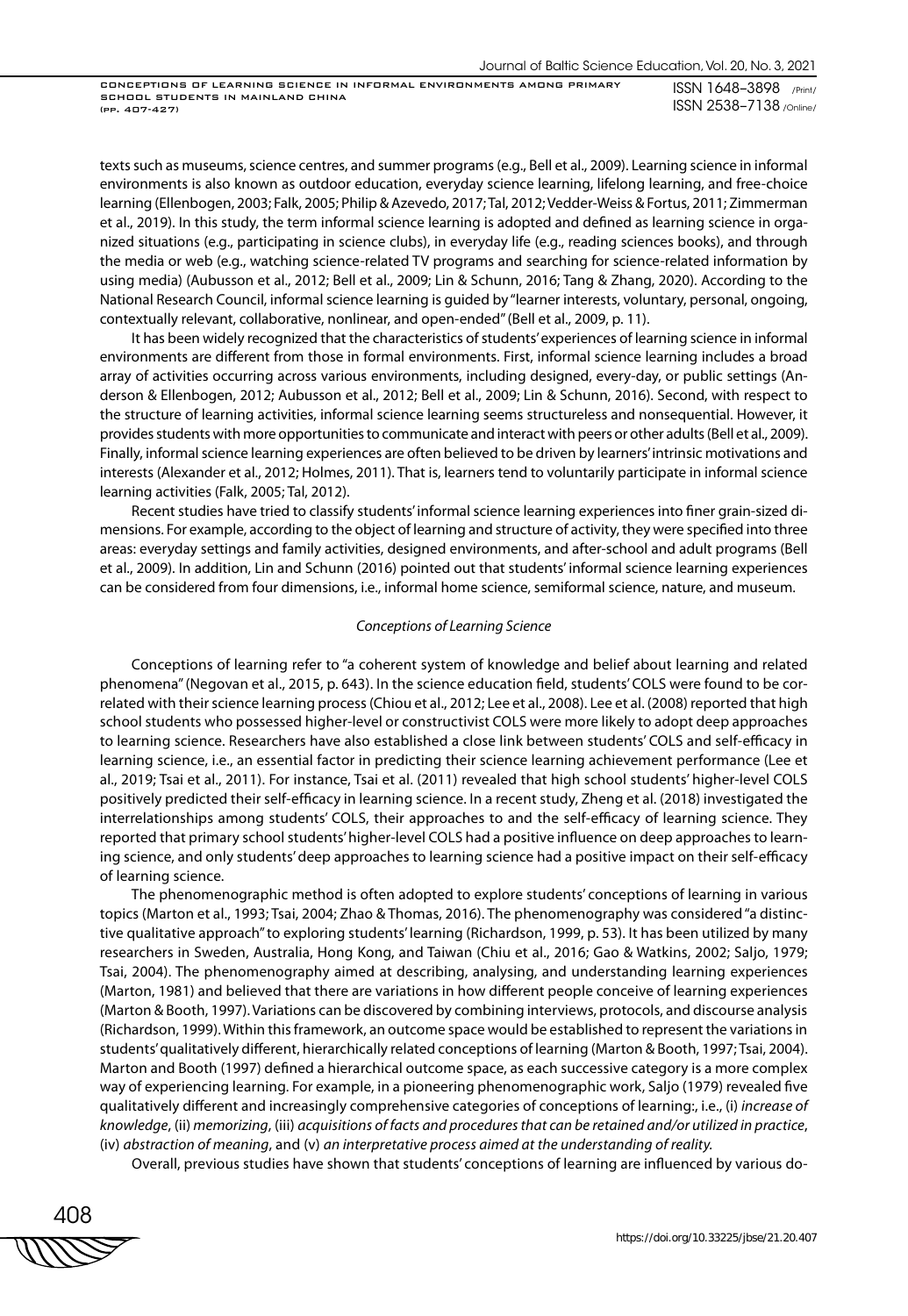main-specific and context-dependent factors, e.g., subjects, culture, and educational environments (Boulton-Lewis et al., 2000; Chiu et al., 2016; Marton et al., 1993; Tsai, 2004). First, for instance, students' COLS may be different from learning other subjects. In one of the early studies that applied phenomenographic methods, Tsai (2004) explored Taiwanese high school students' COLS. His study revealed seven increasingly sophisticated categories of COLS: *memorizing*, *testing*, *calculating and practising tutorial problems*, *increasing knowledge*, *applying*, *understanding*, and *seeing in a new way*. Specifically, the origin of the conception of *calculating and practising tutorial problems* was suggested to be related to the nature of school science. That is, science was always presented as a series of numbers, formulas, calculations, and tutorial problem solving in school science texts and tests.

Students' COLS may also be influenced by culture. Initially, it was assumed that there might be some unique conceptions of learning or learning sciences that are "endemic" to a specific culture (Dahlin & Regmi, 1997; Negovan et al., 2015). Previous studies have verified this assumption to some extent (e.g., Marton et al., 1993; Tsai, 2004). For instance, *testing*, a new category of COLS revealed by Tsai (2004), was attributed to Taiwan's prevailing culture of examinations. In a similar vein, Zhao and Thomas (2016) found a new category of COLS, i.e., *listening to their teacher*, among high school students in Mainland China. This category was believed to represent the feature of obedience stressed and reinforced in high schools in Mainland China.

In addition, another series of studies has shown that students' different educational environments could influence their COLS. For example, Tsai and Kuo (2008) explored students' COLS in a cram school, a unique educational context that aims to improve students' exam scores through the repeated practise of tutorial exercises. Their study found that most student participants conceptualized learning science as memorizing school knowledge, preparing for tests, or calculating and practising tutorial problems. In a recent study, Chiu, Lin, and Tsai (2016) adopted the phenomenographic method to investigate Taiwanese university science-major students' COLS in the laboratory and identified six hierarchical categories: *memorizing*, *acquiring manipulative skills*, *obtaining authentic experience*, *examining prior knowledge*, *reviewing prior learning profiles*, and *achieving in-depth understanding*. While the conceptions of *memorizing* and *achieving in-depth understanding* have been previously identified by Tsai (2004) for COLS in general, the remaining four conceptions are unique for COLS in the laboratory.

Boulton-Lewis et al. (2000) expanded their focus to informal environments. They compared students' conceptions of formal and informal learning among 22 Aboriginal and Torres Strait Islander students from three Australian universities. Their study revealed clear differences between students' conceptions of learning in different environments. Specifically, three main conceptions were evident for formal learning, i.e., *acquiring knowledge*, *understanding*, and *personal growth*. In comparison, four conceptions were confirmed for informal learning, i.e., *acquiring skills by observation and imitation*, *acquiring cultural and social knowledge* from family members or elderly individuals, *developing practical skills* by active problem solving, and *seeking information* by finding appropriate resources. Importantly, most students in their study showed inconsistency between their conceptions of formal learning and those of informal learning.

# *Research Questions*

Previous studies have demonstrated that students' conceptions of learning are often affected by different learning environments and their cultural values (Chiu et al., 2016; Tsai, 2004; Zhao & Thomas, 2016). Overall, the apparent differences between students' conceptions of formal and informal learning in general have also been partially evidenced by previous studies (Boulton-Lewis et al., 2000). While COLS have been widely studied in formal environments, little research has been conducted regarding this topic in informal environments. Thus, it is important to explore students' COLS exclusively in informal environments.

The current research aimed to explore primary school students' COLSIE in Mainland China. It consisted of two studies: in Study I, phenomenographic analysis was conducted on students' interview data to qualitatively explore their COLSIE; in Study II, based on the qualitatively different categories of COLSIE obtained in Study I, a COLSIE survey was developed and distributed to a group of primary school students. Later, its reliability and validity were quantitatively assessed. Specifically, this research was conducted to address the following research questions:

- 1. What are the different categories of descriptions that classify COLSIE held by primary school students in Mainland China?
- 2. To what extent is the COLSIE survey reliable and valid for assessing primary school students' COLSIE in Mainland China?

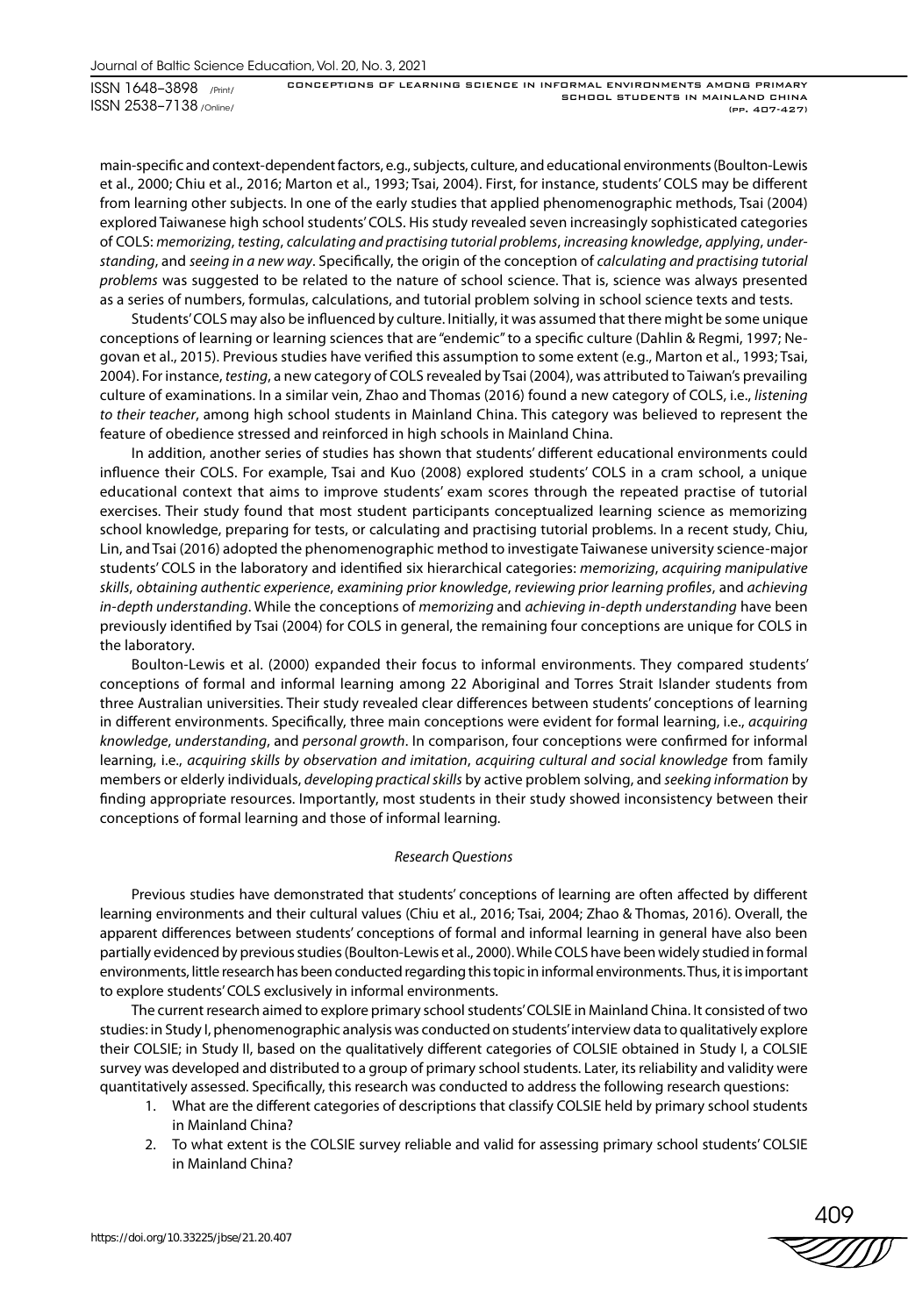CONCEPTIONS OF LEARNING SCIENCE IN INFORMAL ENVIRONMENTS AMONG PRIMARY SCHOOL STUDENTS IN MAINLAND CHINA (pp. 407-427)

ISSN 1648–3898 /Print/ ISSN 2538–7138 /Online/

### **Research Methodology**

#### *General Background*

In the current study, student participants aged 10 to 12 years were recruited from grades 4 to 6 in seven primary schools in South China. These schools were selected through purposive sampling. Specifically, they varied in terms of students' enrolment, the quality of teachers, the socioeconomic status of students' families, and the socioeconomic level of the local communities. Therefore, the student participants in the study were believed to be representative of the majority of primary school students in Mainland China due to the diverse background information of these schools. It also met the requirements of the participant's variation suggested by the phenomenographic method.

# *Study І: Qualitative Exploration and Categorization of COLSIE*

# *Participants and Procedures*

In Study I, 80 students (41 boys and 39 girls) from three of the seven primary schools voluntarily participated in an individual interview. Prior to the interview, these students were confirmed to have informal science learning experiences. They were interviewed individually in a semistructured way. The individual student interviews were conducted in Chinese. Two researchers majoring in science education conducted the interviews.

- Modified from two previous studies on COLS (Chiu et al., 2016; Tsai, 2004), five interview questions were used: • What do you usually do when learning science in informal environments?
	- How do you understand the meaning of learning science in informal environments? Or, in your opinion, what does learning science in informal environments mean to you?
	- How do you learn science in informal environments?
	- How do you know that you have learned something about science in an informal environment?
	- What do you think the purpose of learning science in informal environments is?

# *Data Analysis*

The individual student interviews were electronically recorded. These recorded interviews were transcribed into verbatim transcripts. Two researchers jointly analysed these transcripts following the phenomenographic method (Chiu et al., 2016; Tsai, 2004). First, for each student's transcript data, the most important sentences or keywords were marked to characterize the student's views of learning science in informal environments. Then, by comparing these highlighted sentences and keywords, the similarities and differences across students' responses were carefully investigated and identified. Finally, a hierarchical system composed of qualitatively different conceptions of description was constructed, which provided a framework to classify the student participants' COLSIE.

To illustrate the data analytical procedure in detail, two students' interview data are shown below. Each student was given a numerical identification with three digits, in which the first digit indicates his/her grade level (4, 5, or 6), and the remaining two digits were a sequential identifying number randomly assigned to each student in the same grade group. For example, 429 referred to a fourth-grade student who was also the 29th participant in grade 4. When collecting data from each student, we stored each student's information in one file using his or her three-digit identification number. For example, student 429 had a file named 429, and all his/her answers to the interviews would be recorded there. The interview data presented in the following section were translated from Chinese to English by the authors. An additional bilingual researcher unfamiliar with the current research was asked to translate the English version of the interview data back to Chinese to ensure translation correctness. The back-translated data were then compared against the original data for further revision and refinement. No misinterpretations were detected, and hence, the translation process was finalised.

429. Learning science in informal environments is about real experiences. For example, I once *came into contact* with some snails on the grass and *observed* them carefully. I have also *watched* the process of larval metamorphosis into a chrysalis.

517. I *witnessed* some specimens of microorganisms in a museum. With my mom's assistance, I also performed some

410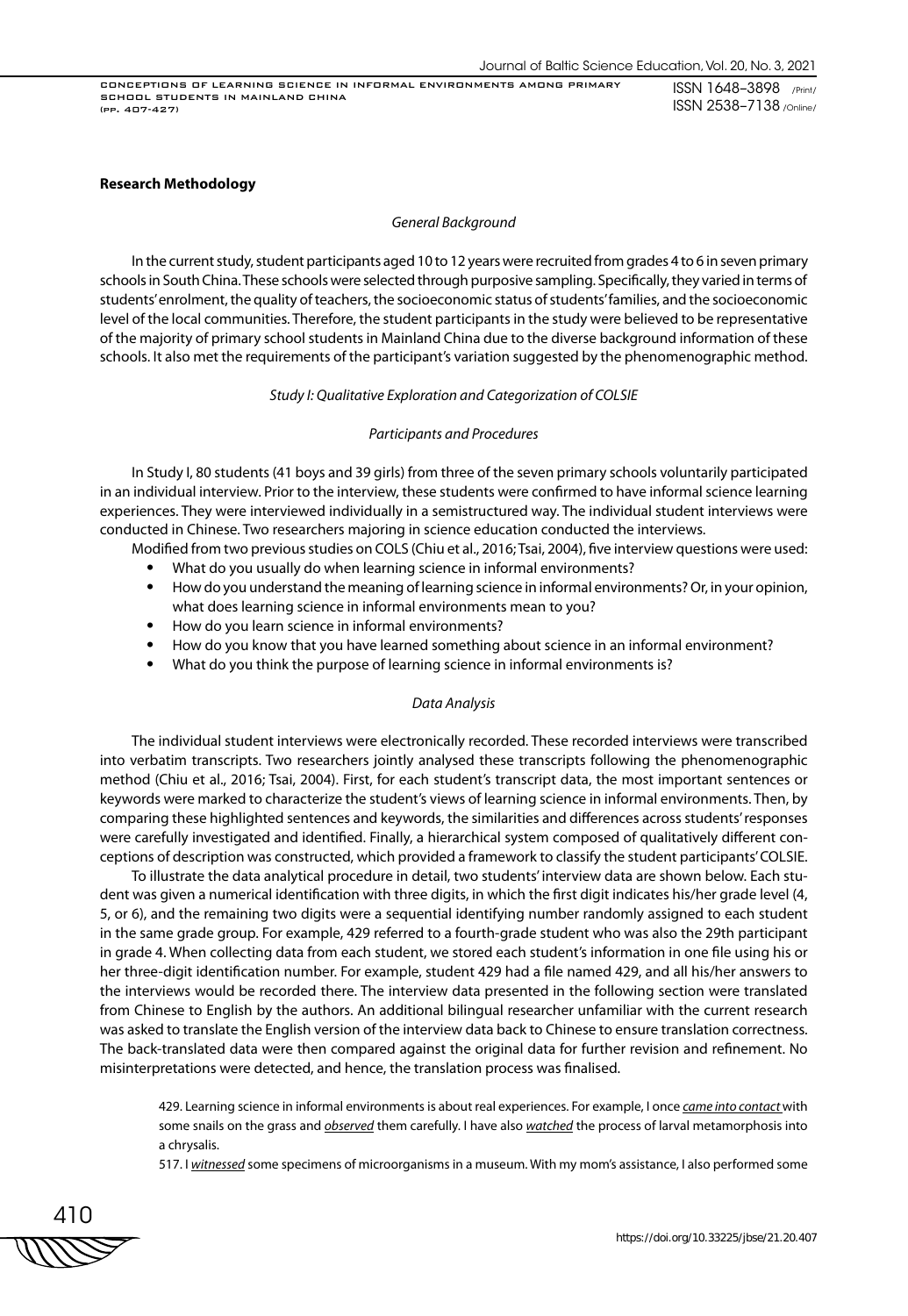CONCEPTIONS OF LEARNING SCIENCE IN INFORMAL ENVIRONMENTS AMONG PRIMARY SCHOOL STUDENTS IN MAINLAND CHINA (pp. 407-427)

experiments on oral epithelial cells and shrimp eggs. (A follow-up question was asked: How do you know that you have learned something about science in an informal environment?) I got to *see exactly* what the microorganisms and onion samples look like.

In the first part of the interview segment, some keywords indicating the student's views of learning science in informal environments were marked, e.g., "came into contact," "observed," and "watched". In a similar manner, another set of keywords was highlighted in the second example, such as "witnessed" and "see exactly." Next, by looking across these two students' responses, a category of *obtaining authentic experience through activities* emerged to capture the similarity of the keywords mentioned by the two students above. Overall, a total of ten categories in a hierarchical order were identified to represent students' COLSIE, which will be discussed in the results section. These qualitatively different categories presented here could serve as a coding scheme to categorize students' COLSIE.

Previous studies have also revealed that students' conceptions of learning may be across multiple categories (e.g., Lin & Tsai, 2008; Tsai, 2009). Following recent developments, this study used the "main" conceptions proposed in Tsai (2009) to provide a certain representation of the students' major views of COLSIE. Specifically, the main conception referred to the most frequent conception each student expressed in the interview. For example, in the results section, two quotations from student 601 were identified as *applying* and *understanding*. However, in his complete interview data, the conception of *applying* was mentioned only once, whereas the conception of *understanding* was discussed three times. Hence, student 601's main conception was identified as *understanding*. In a similar manner, two researchers classified each student's main conception into one of the ten categories. For students who had two or more conceptions that shared the same highest frequency, the researchers examined their interview transcripts again, discussed case by case, and then determined a final main conception.

### *Study IІ: Development and Validation of the COLSIE Survey*

# *Instrument*

In line with studies on students' conceptions of learning, some researchers have argued the importance of developing a corresponding instrument to conduct a large-scale investigation, which would provide empirical evidence for the validity of the structure of conceptions of learning derived from interview data (Chiu et al., 2016; Lee et al., 2008; Lin & Tsai, 2013). Therefore, a COLSIE survey was developed in Study II to validate the ten categories of COLSIE identified in Study I.

The ten categories of students' COLSIE identified in Study I served as the guiding framework for the development of the COLSIE survey (see the Appendix). For each of the ten categories, statements or sentences were extracted from the transcripts to represent each category. Concurrently, some items from Lee, Johansson, and Tsai's (2008) Conceptions of Learning Science Inventory and Chiu, Lin, and Tsai's (2016) Conceptions of Learning Science by Laboratory Survey were also adopted. These items modified from previous studies are marked with an asterisk.

For each of the ten categories, three to six five-point Likert-type items ranging from *strongly agree* to *strongly disagree* were constructed. As a result, a 52-item, ten-factor initial version of the COLSIE survey was developed (see the Appendix). The face validity of the survey was first evaluated by two science teachers and nine of their students. Except for minor wording modifications, both teachers and their students agreed that the instrument was suitable for assessing the target student population.

# *Participants and Procedures*

The COLSIE survey was randomly distributed to a group of 413 students (236 boys and 176 girls) from the remaining four schools recruited for the current study. Specifically, the survey was presented in Chinese and distributed by their teachers in a 45-minute free period, which was sufficient for the students to complete the survey.

# *Data Analysis*

After students' survey responses were collected, exploratory factor analysis (EFA) with principal component extraction and oblimin rotation was conducted to explore the structure of the survey. Principal component extraction was chosen to estimate the number of latent factors extracted from the empirical data, which provided

411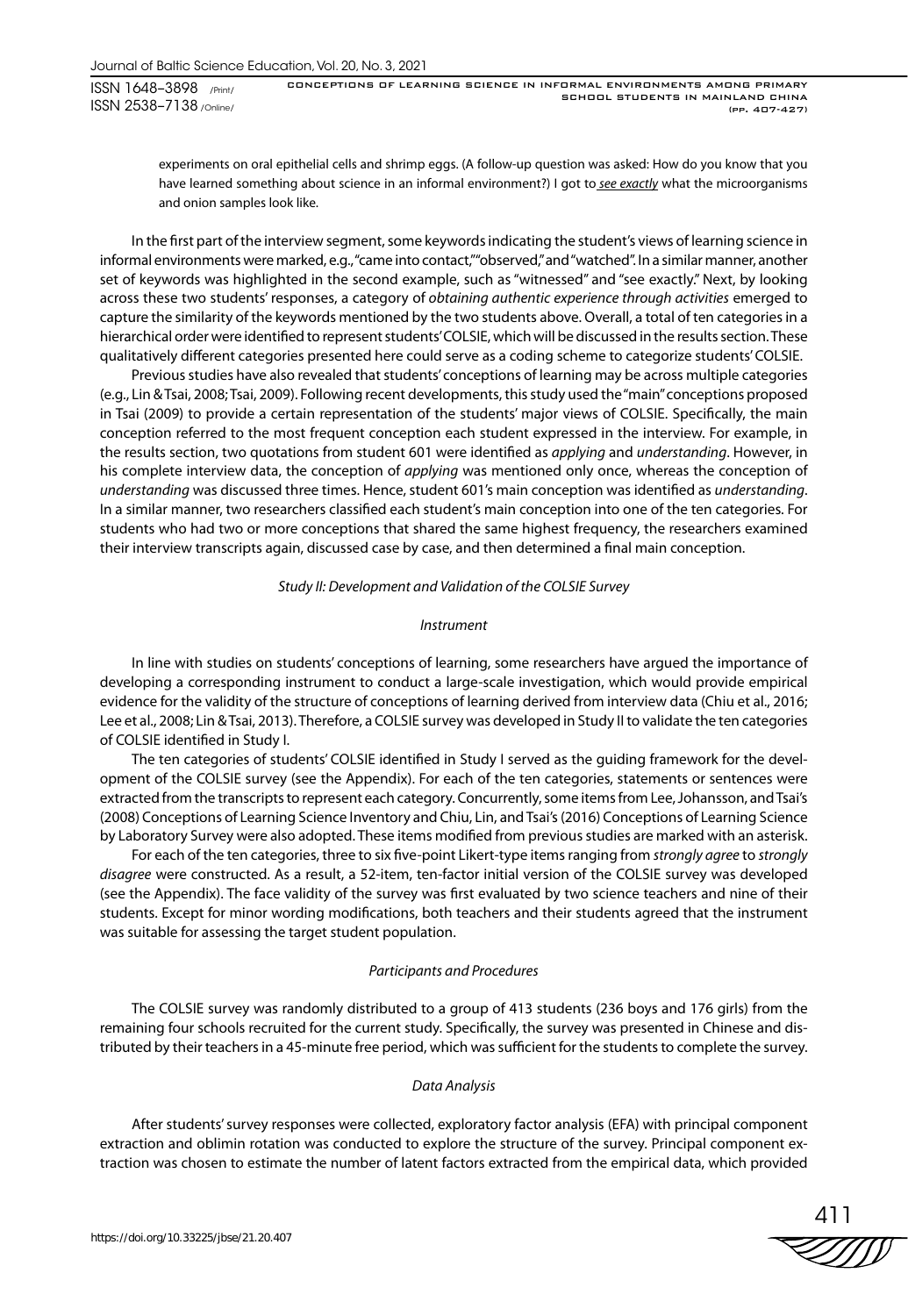evidence for the construct validity of the survey. It may also help validate ten categories of the COLSIE identified in Study I. Specifically, the number of factors was determined based on the criteria of eigenvalues greater than 1. Next, oblimin rotation was used to determine the factor structure because it is reasonable to assume that the factors (or the various categories of students' COLSIE) are correlated with each other, as they characterized different aspects of a single construct, i.e., their COLSIE. Meanwhile, correlations between the factors were also estimated. In addition, Cronbach's alpha was calculated to guarantee the reliability of each factor and the entire survey (see Table 2). According to DeVellis (2016), a Cronbach's alpha coefficient of 0.65–0.70 is "minimally acceptable", a coefficient between 0.70 and 0.80 is "respectable", and a coefficient between 0.80 and 0.90 is "very good". The statistical analysis was conducted using IBM SPSS Statistics version 23.

# **Research Results**

# *Study I: Categories of Chinese Primary School Students' COLSIE*

In Study I, through a phenomenographic analysis of students' interview data, ten quantitively different categories of COLSIE were identified, which showed progressively comprehensive views with a hierarchical outcome space of COLSIE. They are described below in detail, with some student interview comments provided.

### *Category 1: Learning Science in Informal Environments as Memorizing*

In the first category, the memorization of scientific phenomena, concepts, and facts was seen as the main feature of learning science in informal environments. In other words, the major purpose of learning science in informal environments for some students was to memorize as much information as possible for later recall, as evidenced by the following student interviews:

419: I memorize it so that I immediately know the answer when I am asked a relevant question related to science. 518: I always try to recall what I have learned (about science). If I can repeat them, it means I have mastered them.

Here, students emphasized that memorization was an important tool for learning science in informal environments. This rehearsal or rote memorization helped them establish science knowledge in their long-term memory, which could be extracted if required (e.g., to respond to questions and to recall).

# *Category 2: Learning Science in Informal Environments as Practising Tutorial Problems*

Students whose response fell into this category had experience practising many tutorial problems in informal environments. For instance, some students stated that:

415: I always assign myself some science sublet exercises at home to check to what degree that I have understood the science knowledge.

608: My teacher at the cram school always assigns homework after class. I have to apply a specific concept or principle (e.g., the reaction force) to solve a problem. I can get knowledge from problem-solving exercises.

As revealed in the above example, the sources of tutorial problems may be different, and they could be provided by the students' parents or their teachers at cram school. Some students even take the initiative to find and solve some problems by themselves. They were willing to or asked to practise many tutorial problems because they wanted to excel in learning school science. They also believed that practising tutorial problems can foster their conceptual understanding.

# *Category 3: Learning Science in Informal Environments as Recording by Way of Notetaking*

In this category, recording what they observed, felt, and learned was considered by some students a notable outcome of learning science in informal environments. This conception is consistent with some scientific practices documented earlier in the history of science, e.g., the records of Millikan's oil drop experiment and Galileo's inclined

412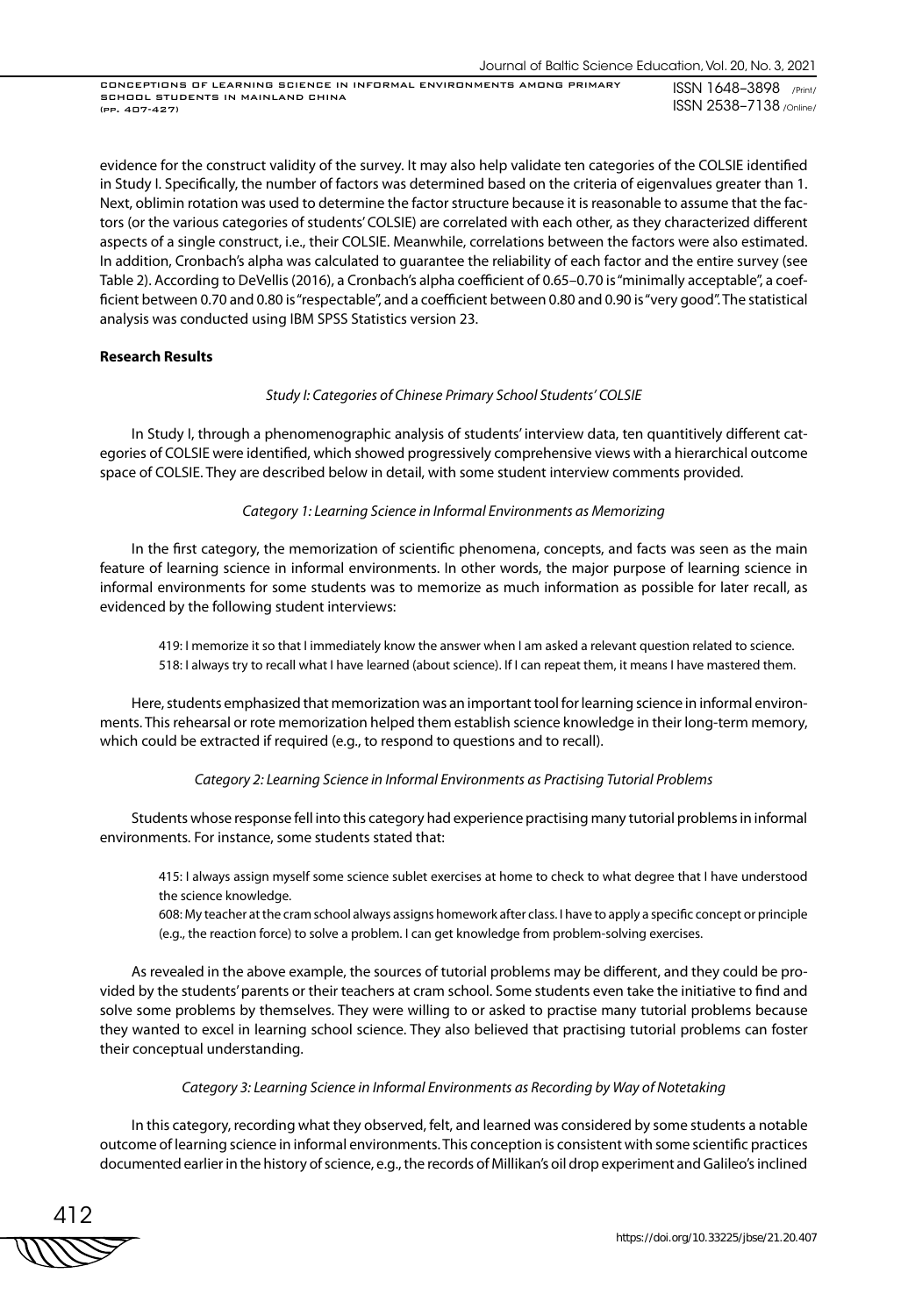plane experiment. The student participants, for example, commented that:

424: After visiting the Science and Technology Museum exhibitions, I wrote down some reflections of the trips when I got home.

502: When doing experiments or reading books, I usually take notes of my thoughts or the new knowledge I have learned.

615: When learning science outside the classroom, I like to record what I observed. For example, I will draw the details about the plants.

Given these comments, the students stressed the importance of keeping a record of some details and descriptions of the learning process and outcomes. They believed that writing down essential information or their reflections could facilitate their science learning.

It is worth noting that the conceptions of *memorizing* and *recording* emphasize different aspects of learning outcomes. When the students conceptualize COLSIE as *memorizing*, they store some fragmented facts or concepts of science in their brains internally. However, students who consider COLSIE as *recording* tend to use external devices (e.g., a notebook) to help them sort out the information they obtained and to capture all essential details. The students that fell into the category of *recording* may reflect a traditional proverb: "The faintest ink is better than the best memory." In other words, the students in this category value the importance of notetaking.

# *Category 4: Learning Science in Informal Environments as Increasing Knowledge*

*Increasing knowledge* was also reported as a major feature of learning science in informal environments. Some student participants believed that learning science in informal environments is an effective way to broaden the scope of their existing scientific knowledge. In other words, in their opinion, knowledge acquired from informal learning is an extension of that taught by their science teachers in the classroom. For instance, students pointed out:

406: We can learn something that our teachers have not taught through learning in informal environments. In this way, we know more about science.

529: I get to know many modern technologies when visiting the museum of science and technology. I can also learn many things through reading science-related books or doing some experiments by myself.

620: In addition to learning science at school, I can learn about science and discover science knowledge in my daily life.

Here, these students believed that knowledge learned in informal environments builds on their previous knowledge acquired from formal science classrooms. In some early works, the conception of *increasing knowledge* was classified as reproductive conceptions of learning (Marton et al., 1993; Saljo, 1979). However, some recent empirical studies in science and engineering education have pointed out that the conceptions of *increasing knowledge* should be classified as constructive conceptions of learning. For example, Lin and Tsai (2009) revealed that college students who preferred laboratory inquiry activities and constructive learning environments tended to show more agreement with the conception of *increasing knowledge*. Lin et al. (2012) also provided empirical evidence that the conception of *increasing knowledge* should pertain to constructive conception through confirmatory factor analysis. In informal environments, students' science learning experiences are often driven by their intrinsic motivations and interests (Alexander et al., 2012; Holmes, 2011). As a result, students might favour active accumulation of a certain amount of science knowledge in informal environments, which shapes informal science learning connected with constructive learning. However, the accuracy of knowledge obtained informally may not be guaranteed.

# *Category 5: Learning Science in Informal Environments as Obtaining Authentic Experience through Activities*

Students in this category conceptualized learning science in informal environments as *obtaining authentic experience through activities*. They expected to observe scientific phenomena or items by engaging in real-life experiences, such as directly interacting with plants and animals in the natural environment or visiting science museums. The students, for instance, stated that:

429: Learning science in informal environments is about real experiences. For example, I once came into contact with

413 ZIIW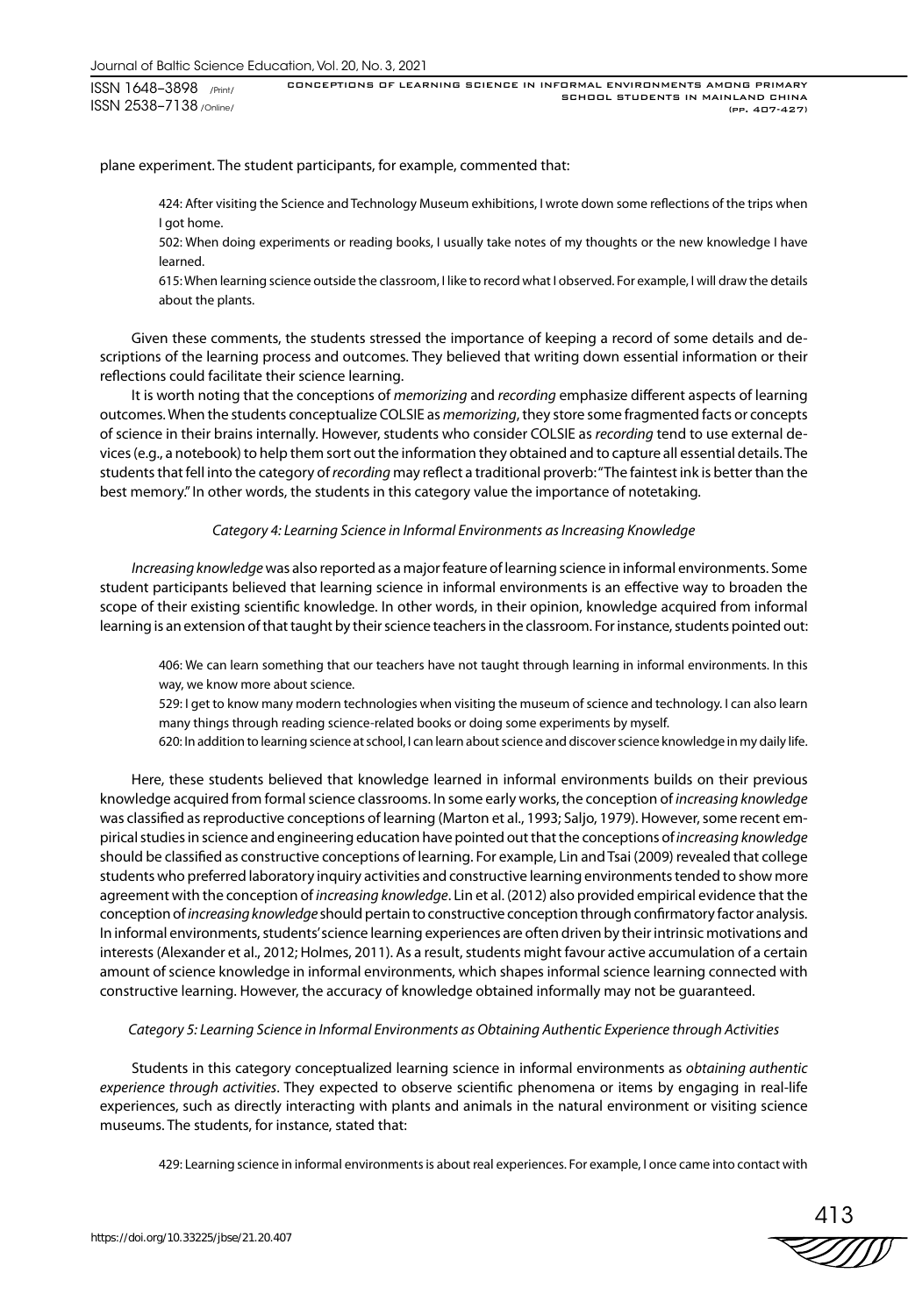some snails on the grass and observed them carefully. I have also watched the process of larval metamorphosis into a chrysalis.

515: I'd like to conduct some experiments mentioned in my textbook or in the lectures, e.g., the buoyancy caused by the buoyant force or the shadow made on a surface when something stands between a light and the surface.

517: I witnessed some specimens of microorganisms in a museum. With my mom's assistance, I also performed some experiments on oral epithelial cells and shrimp eggs. (A follow-up question was asked: How do you know that you have learned something about science in an informal environment?) I got to see exactly what the microorganisms and onion samples look like.

The students in this category claimed that learning science in informal environments allows them to witness something. Some students with this conception may purposefully act out what they previously mentioned in their learning materials (e.g., the textbook mentioned by student 515). However, some other students with this conception may have no presupposed idea about what they are going to learn in informal environments (e.g., the science museum discussed by student 517) and to obtain real-life experience beyond the classroom.

It is worth noting that there is a clear distinction between *recording* and *obtaining authentic experience*. As discussed in the category of *recording*, students may write down their reflections of their authentic experience. To record, they try to capture the exterior details of the objects or phenomena they have observed. In other words, they focus on the learning outcomes or the tangible end product created in the learning process. In comparison, students who consider COLSIE as *obtaining authentic experience* value the process of the activities they participate in informal environments, as well as the mental and emotional experiences provided during the process.

#### *Category 6: Learning Science in Informal Environments as Communicating and Explaining*

Students in this category believed that the primary purpose of learning science in informal environments is to engage in a conversation and to share their science-related knowledge with others. To what extent do they fluently talk about this type of knowledge was recognized as a critical indicator for the quality of their scientific understanding. Students responded that:

403: If I can tell what I know about science out loud to someone else, I know I have mastered it. 503: When talking to my parents or classmates, I always share something interesting about science. It also helps me double-check the extent to which I have learned something.

605: As a volunteer, I will first make sure that I understand the exhibits' scientific principles. Then, I can explain the underlying mechanisms and answer follow-up questions from visitors.

The students in this category claimed that informal environments provide them with opportunities to communicate with others or to explain scientific phenomena to others. Through communication and explanation, their understanding of science may be modified and strengthened.

#### *Category 7: Learning Science in Informal Environments as Applying*

Students in this category conceptualized learning science in informal environments as applying their established science-related knowledge to solve practical problems. The scope of application of their knowledge may also be extended when they found themselves in similar or dissimilar situations. By doing so, they also tend to create some "scientific inventions," which may be impractical or may already exist. For example, students claimed that:

402: I am interested in informal science learning because I can apply what I learned outside the school to experience new scientific inventions.

521: Visiting the science museum helps me refresh my memory of some science principles that I learned previously. I found it interesting to apply the same principles to conduct a similar experiment using different home materials. 601: I think that learning science in informal environments can expand my knowledge of science, which I can use to solve problems in my real life and thus makes my life easier.

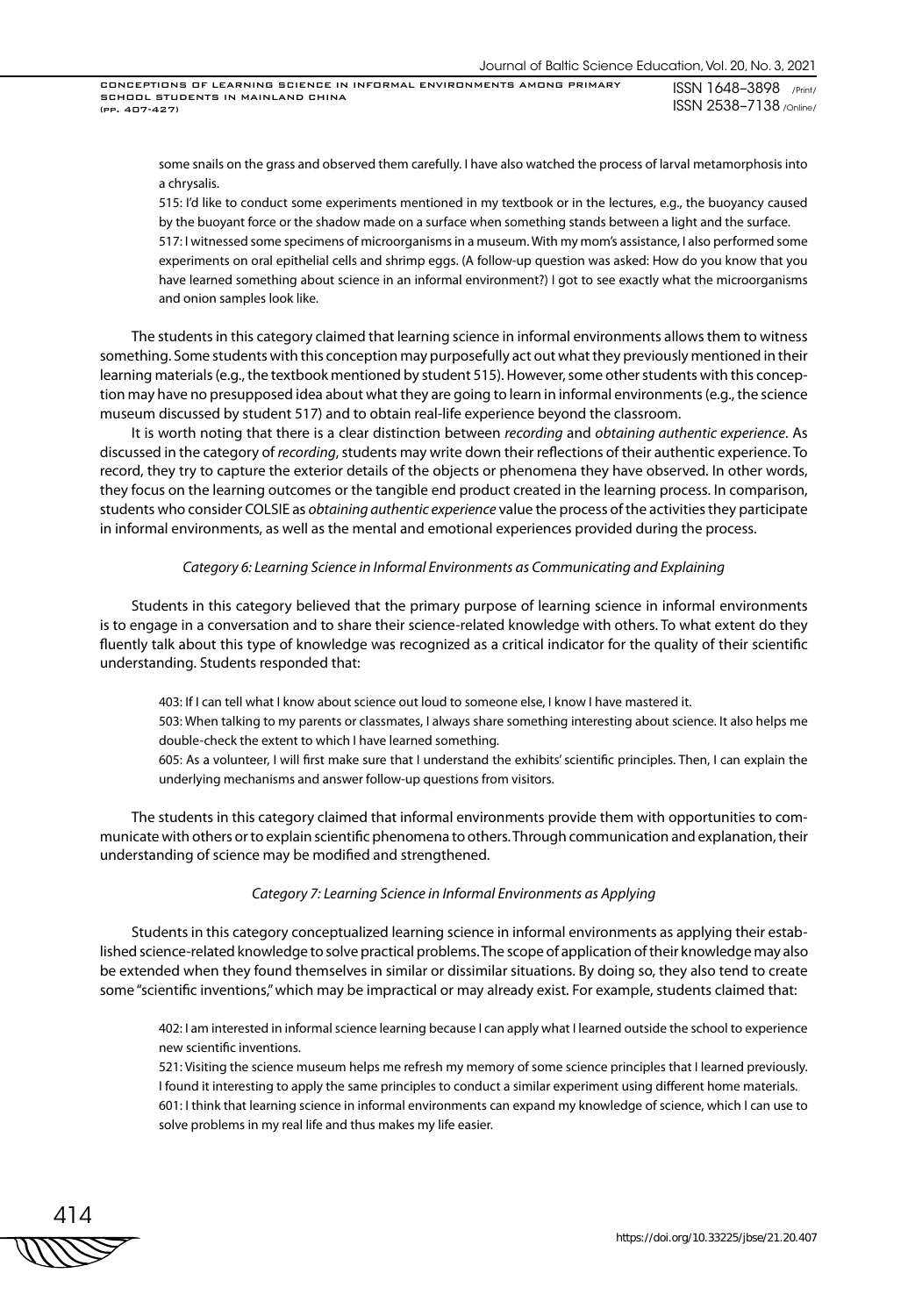According to these statements, students in this category emphasized using their own science-related knowledge in informal environments. That is, informal environments provide students with opportunities to apply their knowledge to solve problems in a real situation or to create something they desire.

It is important to discuss the distinctions between this category and two relevant conceptions, i.e., *practising* and *communicating and explaining*. Although both the *practising* and *applying* highlight solving problems, the *practising* is limited to solving familiar and well-structured problems; in contrast, the *applying* is extended to solving unfamiliar and ill-structured problems in the real world. In addition, the *communicating and explaining* and *applying* conceptions are both based on students' previous existing understanding of science. However, notably, *communicating and explaining* emphasizes human interaction, while the conception of *applying* highlights students' interaction with the material world.

# *Category 8: Learning Science in Informal Environments as Understanding*

In this category, learning science in informal environments was viewed as achieving a deep understanding of scientific knowledge. As shown in the following examples, students believe learning science in informal environments facilitates their understanding of scientific phenomena and provides them with new insights into how science-related devices work.

417: Using the planetarium as an example, I can observe many scientific phenomena. After listening to the tour guide's information at the planetarium, I get to know the causes of the phenomenon. I can learn how the observation equipment is made.

520: Learning science in informal environments allows us to learn the habits of animals in nature and to understand how plants grow or acquire information regarding food chains and food webs.

601: When visiting the science museum, I prefer to experience some science-related facilities and figure out how they work.

Here, learning in informal environments helped students understand the development of theories and principles about the natural world (e.g., how plants grow) and engineering design (e.g., observation equipment). In addition to simply knowing what science is, students in this category are eager to explore further and to make sense of some science development. Accordingly, there is a significant difference between this category and the category of *increasing knowledge*: the former highlights students' understanding of science knowledge in depth, whereas the latter focuses on expanding their understanding to build a large pool of information.

# *Category 9: Learning Science in Informal Environments as Improving Oneself through Opportunities*

In this category, students conceptualized learning science in informal environments as a way of improving themselves. Their goal of learning science in informal environments is to make themselves better people. Improving themselves was further regarded as the foundation of serving family and nation in the long term. For example, students stated that:

405: Learning science in informal environments is helpful for my family because it provides me with many career opportunities and choices in the future. In this way, I may serve my country better.

416: Learning science in informal environments helps increase my intelligence and abilities.

508: When I am learning science in informal environments, I will identify and correct some shortcomings in myself.

Students in this category believed that their intellectual abilities could be improved through learning science in informal environments. Therefore, they will become competitive when entering the job market. Later, they will be able to take care of their family and serve their country better. Interestingly, this view reflected a kind of traditional Chinese culture, namely, Jingshi-zhiyong (经世致用), roughly translated to English as learning should contribute to good governance. Under the influence of traditional culture, students want to improve themselves by learning science in informal environments because they care about their family's well-being and are eager to contribute to their country.

415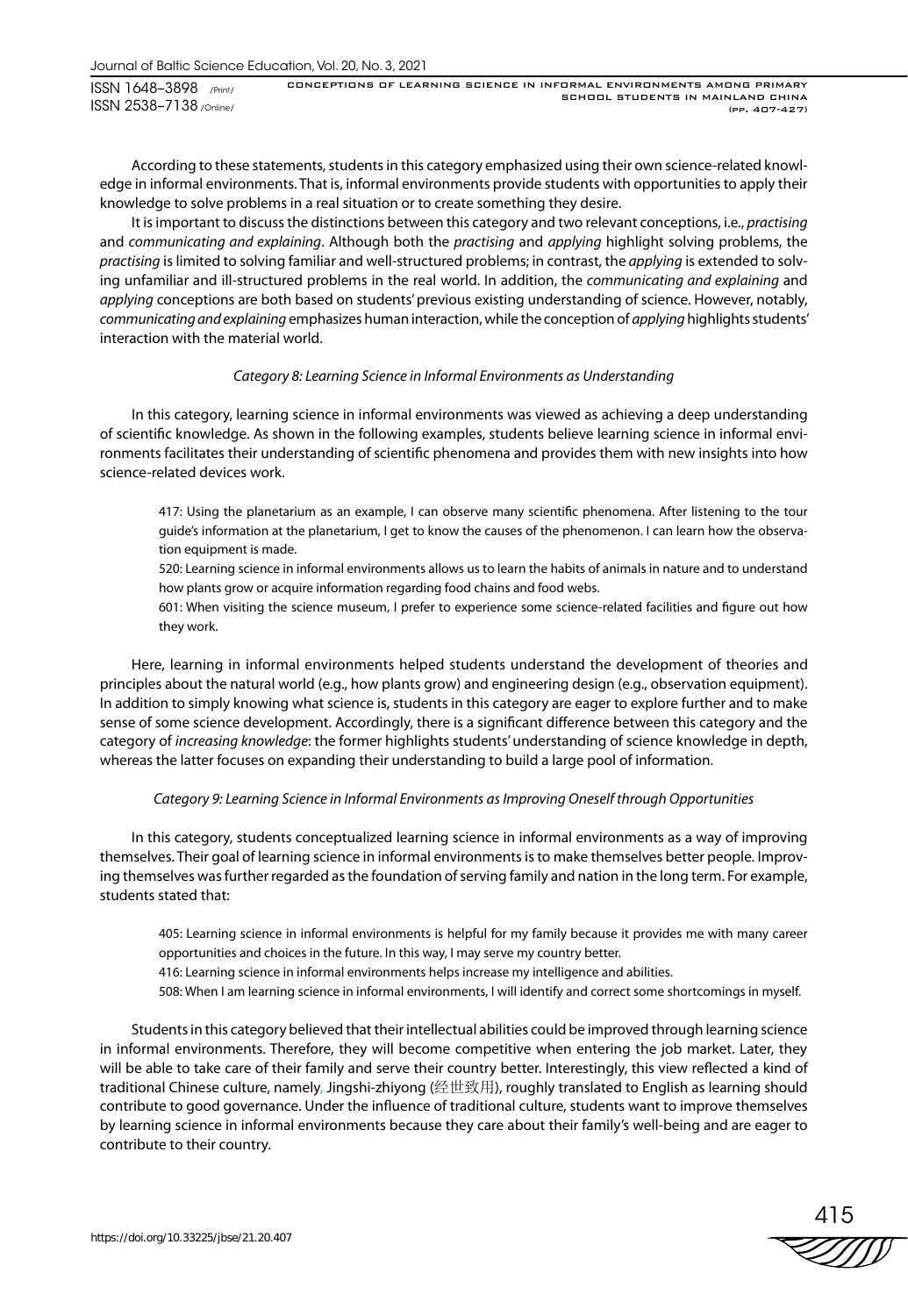## *Category 10: Learning Science in Informal Environments as Seeing in a New Way*

In the final category, learning science in informal environments was regarded as obtaining a new way of exploring the natural world. For example, students stated:

425: After learning science in informal environments, I now think of the natural world more clearly. I can analyse some phenomena from different perspectives.

603: We used to do some science experiments in informal environments. These activities taught me how to understand the nature of science better.

Learning science in informal environments provided students with opportunities to change their epistemology of science. In other words, these informal experiences changed how they approach science phenomena and how they are able to further explore the nature of science from different perspectives.

*Distribution of Primary School Students' Main COLSIE*

As discussed previously, each student's interview responses were classified into one main individual category, which represented the students' major views of COLSIE. In other words, each student's strongest conception, i.e., the most frequent conception expressed in their interview data, was selected to represent their main conceptions. The distribution of these primary school students' main conceptions is shown below in Table 1.

#### **Table 1**

*Distribution of Students' Main Conceptions of Learning Science in Informal Environments (n=80).*

| Category                                          | Main conceptions $n$ (%) |
|---------------------------------------------------|--------------------------|
| Memorizing                                        | 0                        |
| Practising tutorial problems                      | 1(1.25)                  |
| Recording by way of notetaking                    | 2(2.50)                  |
| Increasing knowledge                              | 34 (42.50)               |
| Obtaining authentic experience through activities | 35(43.75)                |
| Communicating and explaining                      | 1(1.25)                  |
| Applying                                          | 2(2.50)                  |
| Understanding                                     | 3(3.75)                  |
| Improving oneself through opportunities           | 2(2.50)                  |
| Seeing in a new way                               | 0                        |

*Notes*: The frequencies of *memorizing* and *seeing in a new way* were 0 because no one took them as their main conceptions. Using student 518 as an example, while a quotation from him was identified as *memorizing* in Category 1, his main conception was identified as *increasing knowledge* because, in his complete interview data, the conception of *increasing knowledge* was discussed the most frequently (three times). In contrast, the conception of *memorizing* was mentioned only once. Similarly, students' main conceptions were classified into the remaining eight categories because the categories of *memorizing* and *seeing in a new way* were discussed at the lowest frequency in their interview data.

As shown in Table 1, among the 80 interviewed students, the major feature of learning science in informal environments was found to be *obtaining authentic experience through activities* category (*n*=35), followed by *increasing knowledge* (*n*=34). However, interestingly, the frequencies for the remaining categories of COLSIE were relatively low.

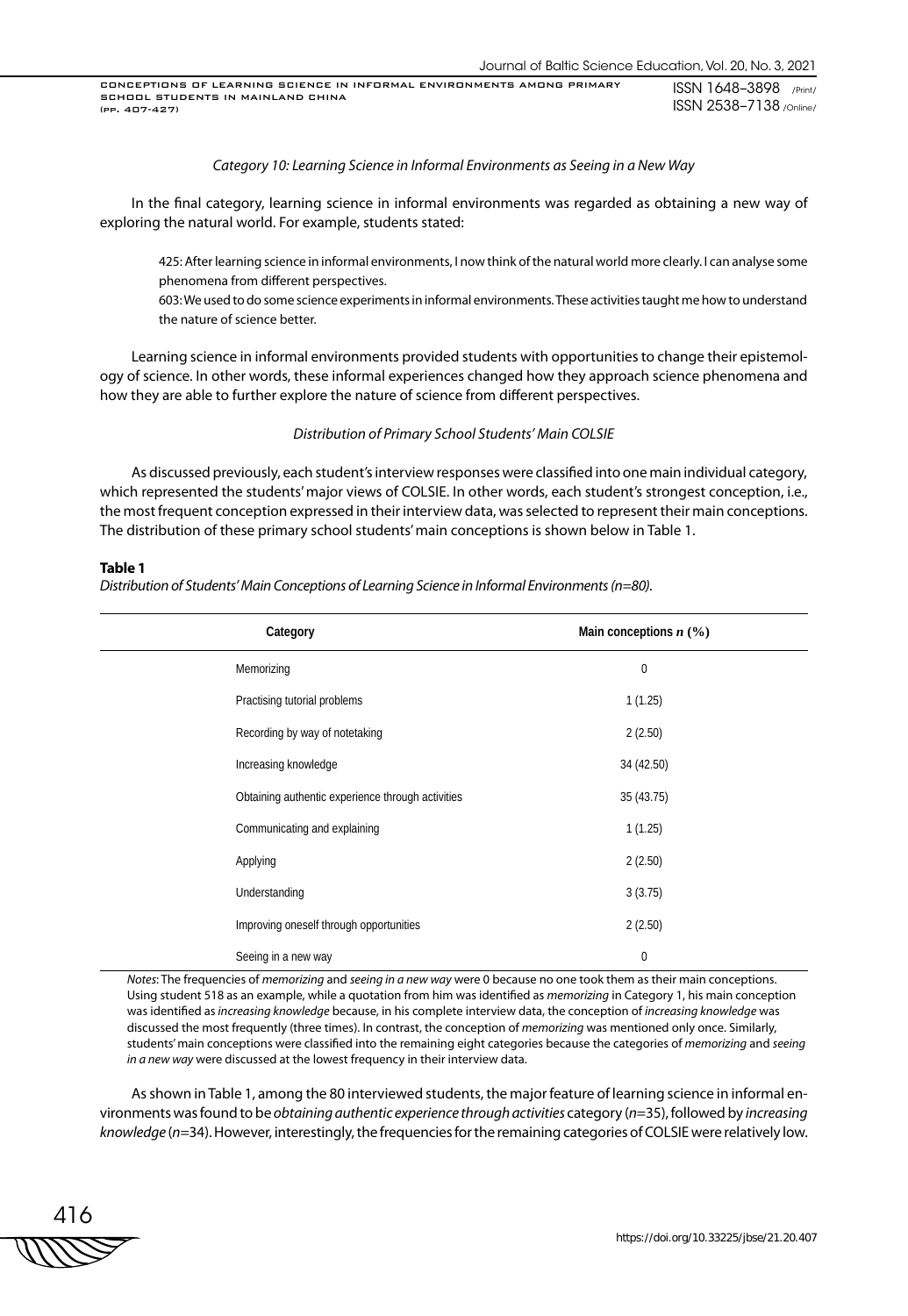# *Study II: Development and Validation of the COLSIE Survey*

In Study II, students' responses to the COLSIE survey were analysed using exploratory factor analysis (EFA) with principal component extraction and oblimin rotation methods. Afterwards, Cronbach's alpha was calculated to assess each factor's reliability and the final version of the COLSIE survey, as suggested by the EFA results. In addition, the correlations between the factors were also estimated. The EFA results and the reliability of the COLSIE survey are shown below in Table 2.

# *Exploratory Factor Analysis and Reliability of the COLSIE Survey*

First, sampling adequacy for EFA was examined using Bartlett's test of sphericity and KMO measurements. The results indicated that the samples were appropriate for EFA ( $\chi^2$ (666)=5436.874 *p*<.001, and KMO=0.928). During the analysis, items with a factor loading of less than 0.4 were subject to elimination (Netemeyer et al., 2003). As a result, a total of 37 items were retained and formed a nine-factor structure, which explained 59.935% of the cumulative variance, as presented in Table 2. The final version of the COLSIE Survey is listed in the Appendix, in which some items were underlined, as they were suggested to be dropped based on the EFA results.

As shown in Table 2, the nine factors retained were labelled in the order of appearance, such as *memorizing* (ME), *practising tutorial problems* (PP), *recording by way of notetaking* (RE), *increasing knowledge* (IK), *obtaining authentic experience through activities* (OA), *communicating and explaining* (CE), *applying and understanding* (AU), *improving oneself through opportunities* (IO), and *seeing in a new way* (SE). Overall, these nine factors were similar to the ten categories of COLSIE identified in the findings of Study I.

The retained items of the seventh factor (AU), in particular, consisted of original items from *applying* and *understanding*. As shown previously in Study 1, the original categories of *applying* and *understanding* were suggested to be adjacent in the hierarchical outcome space of COLSIE. Accordingly, it seemed reasonable to group both the *applying* category and *understanding* category into a single factor entitled "*applying and understanding*" (AU). Previously, these two categories were grouped into a single factor in studying university students' conceptions of learning chemistry (Li et al., 2013). For instance, students may link the two items derived from the *applying* category, labelled AU1 and AU2 in the Appendix, to *understanding* items. It is possible that applying knowledge in informal environments provides students with a better transfer of learning, which helps them achieve a deeper understanding of science.

The reliability coefficients revealed by Cronbach's alpha values ranged from 0.688 to 0.834 for the subscales and were 0.950 for the whole scale of the COLSIE survey, which all exceeded the lower limit criterion of 0.65 (De-Vellis, 2016). Accordingly, the COLSIE survey, with nine factors (scales), was considered sufficiently reliable and acceptable for assessing primary students' COLSIE.

# **Table 2**

*Rotated Factor Loadings and Reliability of the Nine Factors of the COLSIE Survey (n=414).*

|                 | F <sub>1</sub> | F <sub>2</sub> | F <sub>3</sub> | F4 | F <sub>5</sub> | F6 | F7 | F8 | F9 | Cronbach's alpha |
|-----------------|----------------|----------------|----------------|----|----------------|----|----|----|----|------------------|
| ME1             | .661           |                |                |    |                |    |    |    |    |                  |
| ME <sub>2</sub> | .603           |                |                |    |                |    |    |    |    |                  |
| ME3             | .609           |                |                |    |                |    |    |    |    | .745             |
| ME4             | .735           |                |                |    |                |    |    |    |    |                  |
| ME5             | .548           |                |                |    |                |    |    |    |    |                  |
| PP <sub>1</sub> |                | $-781$         |                |    |                |    |    |    |    |                  |
| PP <sub>2</sub> |                | $-.710$        |                |    |                |    |    |    |    | .740             |
| RE1             |                |                | $-571$         |    |                |    |    |    |    |                  |
| RE <sub>2</sub> |                |                | $-555$         |    |                |    |    |    |    | .688             |
| RE3             |                |                | $-544$         |    |                |    |    |    |    |                  |



417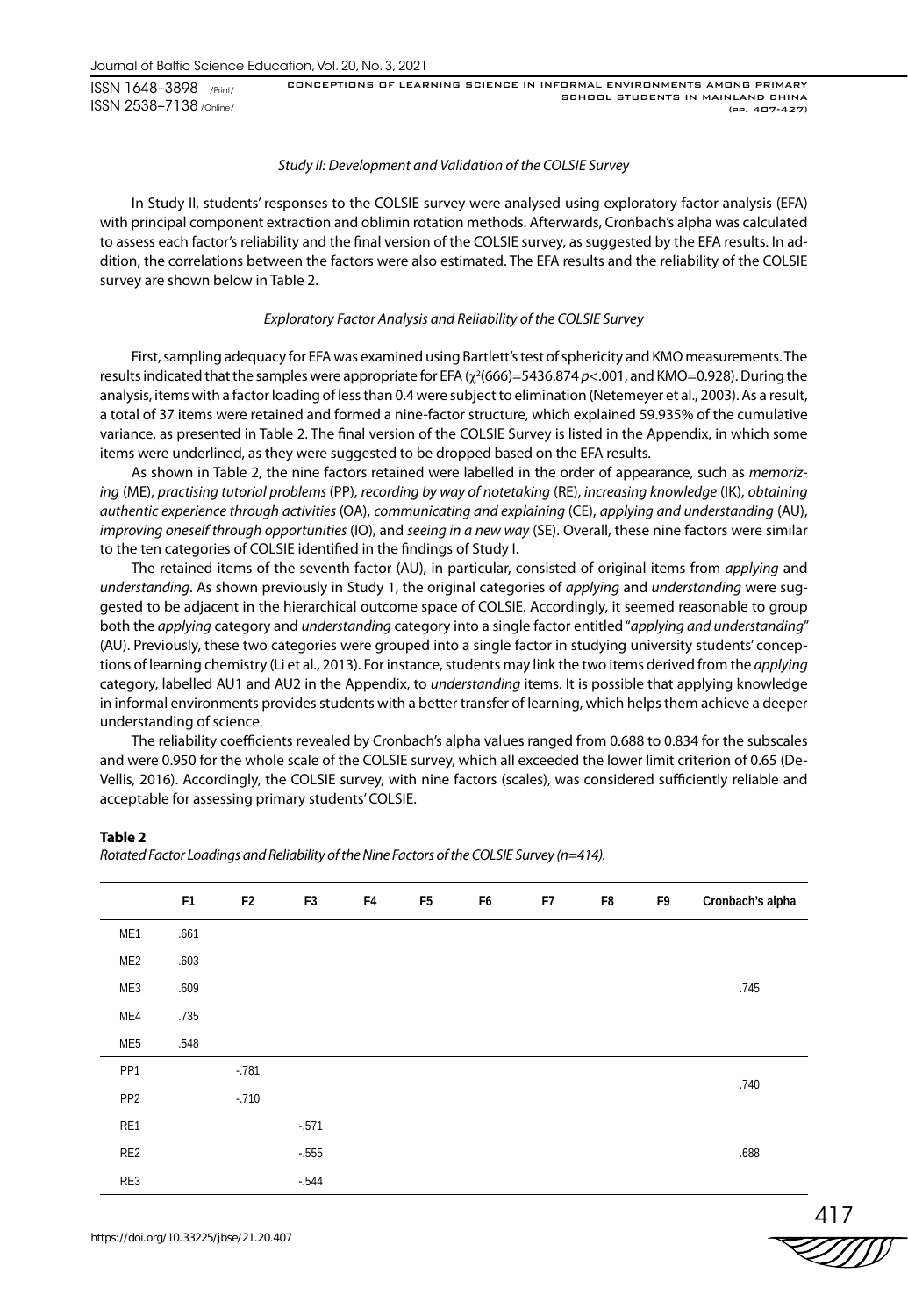|                             | F <sub>1</sub> | $\mathsf{F}2$ | ${\sf F3}$ | ${\sf F4}$ | F <sub>5</sub> | F6      | F7       | ${\sf F}8$ | F9   | Cronbach's alpha |
|-----------------------------|----------------|---------------|------------|------------|----------------|---------|----------|------------|------|------------------|
| $IK1$                       |                |               |            | .618       |                |         |          |            |      |                  |
| $IK2$                       |                |               |            | .588       |                |         |          |            |      | .767             |
| $IK3$                       |                |               |            | .520       |                |         |          |            |      |                  |
| $IK4$                       |                |               |            | .611       |                |         |          |            |      |                  |
| IK <sub>5</sub>             |                |               |            | .596       |                |         |          |            |      |                  |
| OA1                         |                |               |            |            | $.742$         |         |          |            |      | .803             |
| OA2                         |                |               |            |            | .771           |         |          |            |      |                  |
| OA3                         |                |               |            |            | .596           |         |          |            |      |                  |
| CE1                         |                |               |            |            |                | $-789$  |          |            |      |                  |
| CE2                         |                |               |            |            |                | $-.877$ |          |            |      | .761             |
| CE3                         |                |               |            |            |                | $-.413$ |          |            |      |                  |
| AU1                         |                |               |            |            |                |         | $-512$   |            |      |                  |
| AU2                         |                |               |            |            |                |         | $-.498$  |            |      |                  |
| AU3                         |                |               |            |            |                |         | $-.473$  |            |      | .822             |
| AU4                         |                |               |            |            |                |         | $-0.569$ |            |      |                  |
| AU5                         |                |               |            |            |                |         | $-0.729$ |            |      |                  |
| AU <sub>6</sub>             |                |               |            |            |                |         | $-.625$  |            |      |                  |
| IO1                         |                |               |            |            |                |         |          | .705       |      |                  |
| IO2                         |                |               |            |            |                |         |          | .589       |      |                  |
| IO3                         |                |               |            |            |                |         |          | .535       |      | .791             |
| IO4                         |                |               |            |            |                |         |          | .402       |      |                  |
| IO <sub>5</sub>             |                |               |            |            |                |         |          | .421       |      |                  |
| SE1                         |                |               |            |            |                |         |          |            | .587 |                  |
| $SE2$                       |                |               |            |            |                |         |          |            | .747 |                  |
| SE3                         |                |               |            |            |                |         |          |            | .662 | .834             |
| SE4                         |                |               |            |            |                |         |          |            | .728 |                  |
| $\ensuremath{\mathsf{SE5}}$ |                |               |            |            |                |         |          |            | .635 |                  |

*Notes*: ME: *memorizing*; PP: *practising tutorial problems*; RE: *recording by way of notetaking*; IK: *increasing knowledge*; OA: *obtaining authentic experience through activities*; CE: *communicating and explaining*; AU: *applying* and *understanding*; IO: *improving oneself through opportunities*; and SE: *seeing in a new way*.

Primary School Students' Scores on the Nine Scales of the COLSIE Survey

The average scores and standard deviations of the nine scales of the survey in Study II are presented in Table 3. These statistics describe the degree of students' recognition of the nine scales of COLSIE.

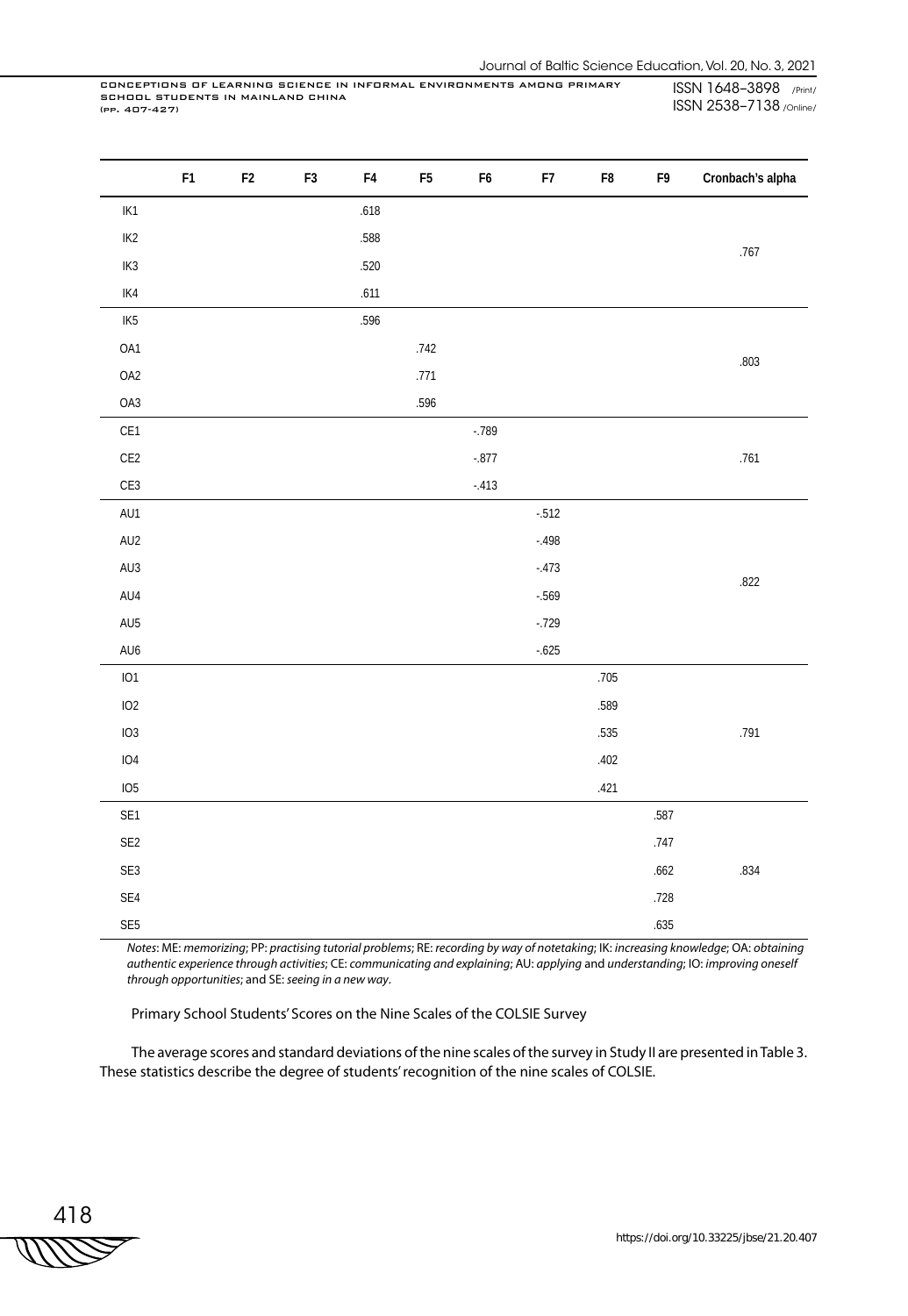| Scale     | M     | <b>SD</b> | МE      | PP      | RE      | IK      | OA      | CO.     | AU      | Ю       |
|-----------|-------|-----------|---------|---------|---------|---------|---------|---------|---------|---------|
| ME        | 3.434 | 0.891     |         |         |         |         |         |         |         |         |
| PP        | 3.628 | 1.128     | $.463*$ |         |         |         |         |         |         |         |
| <b>RE</b> | 3.868 | 0.894     | $.381*$ | $.331*$ |         |         |         |         |         |         |
| IK        | 3.875 | 0.811     | $.435*$ | $.388*$ | $.528*$ |         |         |         |         |         |
| OA        | 3.765 | 0.984     | $.317*$ | $.223*$ | $.478*$ | $.481*$ |         |         |         |         |
| CE        | 3.554 | 0.969     | $.423*$ | $.358*$ | $.489*$ | $.445*$ | $.468*$ |         |         |         |
| AU        | 3.672 | 0.834     | $.444*$ | $.411*$ | $.462*$ | $.563*$ | $.514*$ | $.540*$ |         |         |
| IO        | 3.718 | 0.900     | $.360*$ | $.360*$ | $.426*$ | $.507*$ | $.401*$ | $.458*$ | $.595*$ |         |
| <b>SE</b> | 3.804 | 0.878     | $.366*$ | $.328*$ | $.434*$ | $.535*$ | $.456*$ | $.464*$ | $.569*$ | $.624*$ |

# **Table 3** *Descriptive Statistics and Correlation of Students' Scores on the COLSIE Scales (n=414).*

*Notes*: ME: *memorizing*; PP: *practising tutorial problems*; RE: *recording by way of notetaking*; IK: *increasing knowledge*; OA: *obtaining authentic experience through activities*; CE: *communicating and explaining*; AU: *applying* and *understanding*; IO: *improving oneself through opportunities*; SE: *seeing in a new way*; M: mean; and SD: standard deviation. \**p*<.01.

As shown in Table 3, these students scored highest on the scale of *increasing knowledge* (*M* = 3.875), followed by the scales of *recording by way of notetaking* (*M* =3.868), *seeing in a new way* (*M*= 3.804), and *obtaining authentic experience through activities* (*M* = 3.765). The lowest score was *memorizing* (*M* = 3.434). Notably, the most frequently chosen main conceptions (*increasing knowledge* and *obtaining authentic experience through activities*) revealed in Study I were confirmed to be widely appreciated by the quantitative analysis in Study II.

# *Relationships Among Subscales of the COLSIE Survey*

Pearson correlation analysis was also conducted for each pair of factors to examine the relationship among students' COLSIE. The results are presented in Table 3. The relationships among the nine subscales of the COLSIE were significantly positively correlated with each other, ranging from 0.223 to 0.624. These significant correlations suggested adequate convergent validity for the COLSIE survey (Netemeyer et al., 2003). That is, the nine subscales revealed by the survey contribute to a common latent construct, i.e., the primary school students' COLSIE.

# **Discussion**

In this study, students' COLSIE were found to be different from the COLS in general and in the laboratory, as evidenced by previous studies (Chiu et al., 2016; Tsai, 2004; Zhao & Thomas, 2016). For easy comparisons, the categories of COLS in various environments are summarized in Figure S.1 in the Appendix, and they are given almost identical names after careful examinations of their original meanings. As shown in Figure S.1, the ten categories identified in the current study showed great commonalities and possessed unique features in comparison with COLS in general and in the laboratory. In the following section, the commonalities and uniqueness of COLSIE among primary school students in Mainland China will be discussed in detail.

# *Commonalities of COLS*

As shown in Figure S.1, this study identified eight common categories of COLSIE that have been revealed in previous studies (Chiu et al., 2016; Tsai, 2004; Zhao & Thomas, 2016). These categories can be classified into three subgroups according to the possible influencing factors.

First, this study found six categories of COLS, i.e., *memorizing*, *practising tutorial problems*, *increasing knowledge*, *applying*, *understanding*, and *seeing in a new way* (see Figure S.1 in the Appendix), which first appeared in Tsai (2004) on Taiwanese high school students' COLS. Accordingly, they are perhaps the essential characteristics of learning science in either formal or informal environments and are thus worth further exploration.

419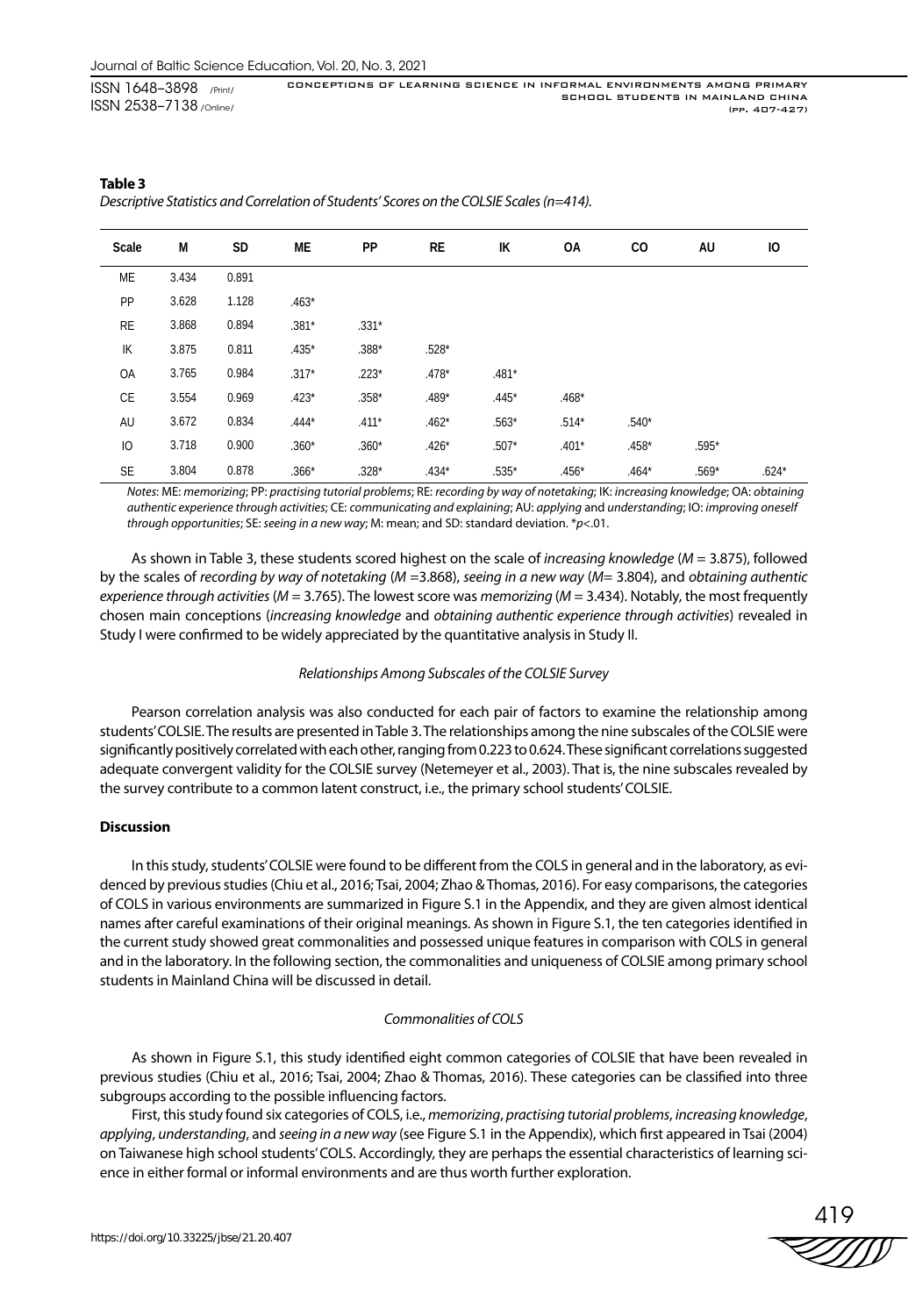CONCEPTIONS OF LEARNING SCIENCE IN INFORMAL ENVIRONMENTS AMONG PRIMARY SCHOOL STUDENTS IN MAINLAND CHINA (pp. 407-427)

ISSN 1648–3898 /Print/ ISSN 2538–7138 /Online/

In addition, the category of *improving oneself through opportunities* was found in this study. This category was first identified in Zhao and Thomas (2016), who investigated Mainland Chinese high school students' COLS. The researchers connected this conception to students' cultural backgrounds. In particular, they believed that students who want to improve themselves when learning science were perhaps influenced by Confucian culture. Collectively, this study also suggested that students' cultural backgrounds should be taken into consideration when analysing students' COLS in both formal and informal environments. As stated earlier, some students reported that learning science in either formal or informal environments was a helpful way to cultivate their abilities and morals to serve well their family and country. Their conceptions were likely influenced by their Chinese cultural background, in particular, Confucianism's advocacy for learning should contribute to good governance. Students from other cultures probably will not associate their learning of science with the goal of serving their family or making contributions to their country. Further studies are encouraged to explore different culturally oriented contexts to better reveal the role of culture on students' views of learning science.

Furthermore, this study found another conception, i.e., *obtaining authentic experience through activities*, which has already been revealed by Chiu et al. (2016) on Taiwan college students' COLS in the laboratory. They argued that learning science in the laboratory could provide students with multisensory experiences, such as observation and operation; thus, students conceptualized learning science as a way of *obtaining authentic experience* (Millar et al., 2003). Lin and Schunn (2016) also suggested that informal environments could provide students with similar experiences. Echoing their study, the category of *obtaining authentic experience through activities* also emerged in the current study. Hence, it is important to promote science learning through various learning contexts and to encourage students to take advantage of observing scientific phenomena or items by engaging in real-life experiences themselves in informal environments.

# *Uniqueness of COLSIE*

This study identified two new categories of COLSIE that had not been revealed in previous studies: *recording by way of notetaking* and *communicating and explaining*. The origins of these two new categories could be related to the way students learning science in informal environments is self-directed, collaborative, nonlinear, and open-ended (Bell et al., 2009; Falk, 2005; Tal, 2012). In other words, these features of informal environments provided students with ample freedom and interaction to engage in science practices, such as "obtaining, evaluating, and communicating information" (National Research Council, 2013, p. 382).

First, students conceptualize learning science in informal environments as *recording by way of notetaking*, perhaps because they can have a high degree of autonomy in an informal learning context. Scientific investigation and observation may be conducted in the laboratory or in the field. A primary goal of scientific investigation and observation of the world is to systematically describe the world, which requires identifying what is to be recorded (National Research Council, 2012). Students can fully experience the learning process by recording the subjects and results of their investigations in informal environments because of their high degree of autonomy, which they may find difficult to receive in a formal classroom environment. Therefore, students may conceptualize learning science in informal environments as *recording by way of notetaking*.

In addition, students value *communicating and explaining* in learning science in informal environments, as "scientific disciplinary knowledge is constructed, communicated, and assessed through language" (Reveles et al., 2007, p. 469). Science education examines how people learn to talk and write the language of science and meaningfully and cooperatively engage in various activities (Lemke, 2001). The collaborative nature of learning science in informal environments provided students with ample opportunities to communicate their ideas clearly and persuasively in oral and written languages. In this study, students reported that they were able to share their science-related knowledge freely with others, which was something that they rarely do in formal classroom settings. The practice of communication also helps students' understanding of science. Thus, these ideas may strengthen students' impression that learning science in informal environments involves *communicating and explaining*.

#### *Categories of COLS which were Not Revealed in this Study*

This section examines some categories of COLS that were revealed by previous studies but did not emerge in this study. First, *testing* and *working hard* were identified in Tsai (2004) and Zhao and Thomas (2016) but were absent in the current study. In their studies, participants were high school students who worked extremely hard because

420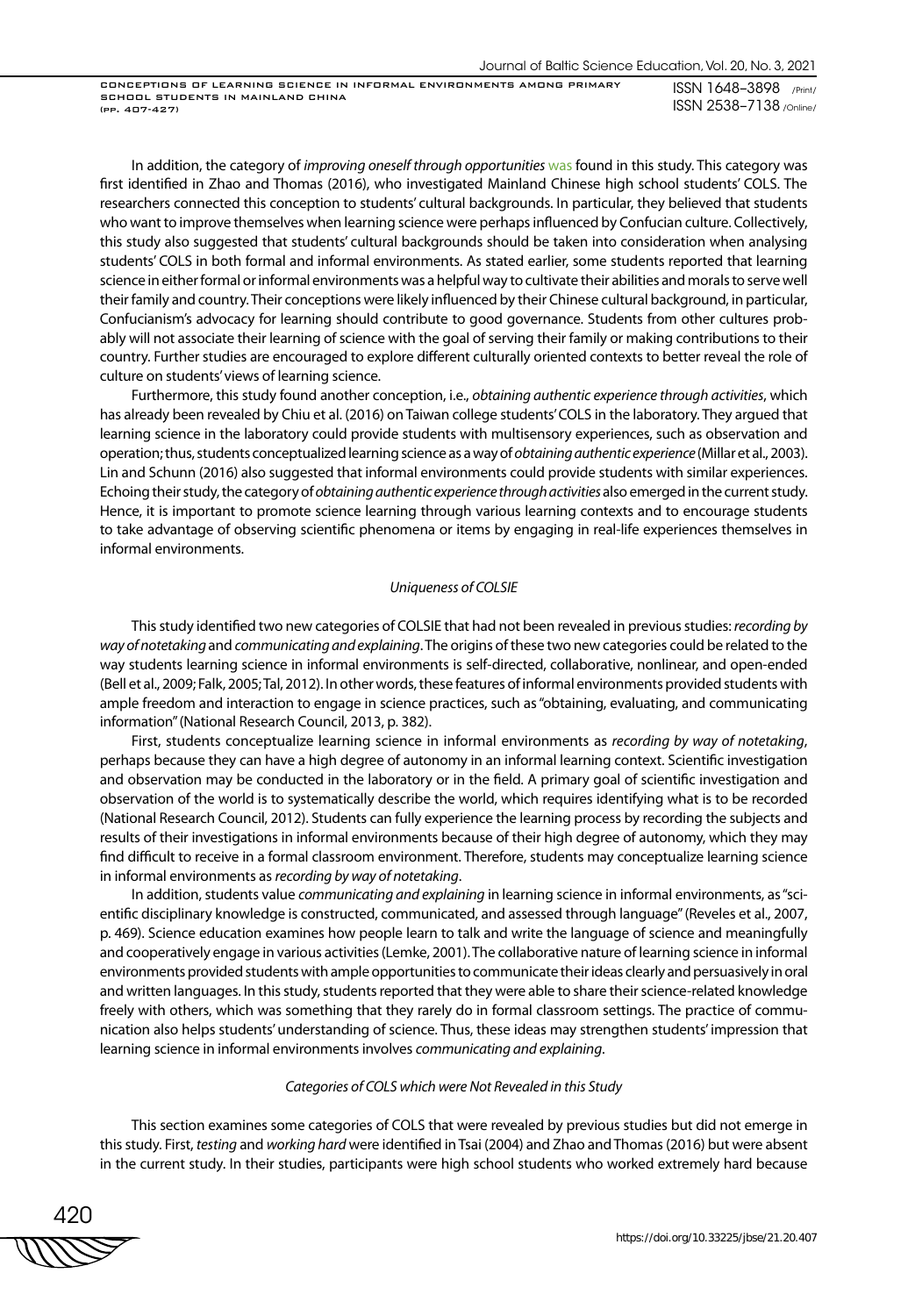they hoped to achieve a proficient performance in the college entrance examination. However, in the current study, participants were primary school students who were not exam driven because they did not have to take high-stakes entrance examinations when attending middle school as a result of the nine-year compulsory education policy in Mainland China. It also explains why primary students showed significantly lower academic stress (e.g., stresses of learning content and examination) than secondary school students in Mainland China (Long et al., 2013).

In addition, *listening to the teacher* was previously identified in the formal science learning environment (Zhao & Thomas, 2016). However, in informal environments, students learn science in a self-directed manner, in which guidance from adults (e.g., teachers) is always ruled out (Bell et al., 2009). Thus, it seems reasonable that this category was absent in this study.

Finally, three categories of COLS in the laboratory, *examining prior knowledge*, *reviewing prior learning profiles*, and *acquiring manipulative skills,* were not identified in the current study (Chiu et al., 2016). Their absence could be explained by the apparent student age differences and the indirect connection between formal and informal environments. *Examining prior knowledge* and *reviewing prior learning profiles* were considered metacognitively orientated, which referred to an individual's capacity to connect with prior knowledge and other experiences, as well as to examine the gap between theory and practice (Chiu et al., 2016). However, primary school students in this study do not have these two metacognitively oriented categories because they are at the stage of having a lower level of metacognition (Vukman, 2005) compared with the college students investigated by Chiu et al. (2016). It is also possible that these students find it challenging to tap into knowledge they learned previously in the science classroom. There is a direct linkage between the science classroom and laboratory, and students can easily connect with prior declarative and procedural knowledge and their experience in the laboratory. However, primary school students may struggle to make this connection because of the nonlinear and open-ended manner of informal science learning (Bell et al., 2009).

# *Limitations and Suggestions for Future Studies*

In this study, the ten categories of COLSIE emerged through interview data gathered from students in three primary schools located in South China. During the sampling process, these schools were selected purposively to meet the requirement of diverse responses. However, careful consideration is necessary when generalizing the results of this study to other student populations in Mainland China. In addition, this study did not analyse the relationship between students' prior experience of informal science learning and their COLSIE. It would be beneficial to provide evidence for cross validation, i.e., do students who have more experience of informal science learning tend to hold more constructivist COLSIE?

Some suggestions derived from this study could also warrant future study. First, the ten qualitatively different categories of COLSIE found in this study could serve as a foundation for researchers to conduct relevant studies. Guided by this framework, future studies are encouraged to further investigate students' COLSIE in diverse specific informal environments, e.g., informal home science, semiformal science, nature, and museums (Lin & Schunn, 2016). Second, the COLSIE survey developed in the current study can be used to explore the relationships among students' conceptions, approaches, and outcomes of learning science in informal environments (e.g., Lee et al., 2008; Zheng et al., 2018). Finally, it will be beneficial to conduct research investigating the relationships between students' COLSIE and other adults' COLSIE, e.g., their parents and tour guides in the museum (Lin et al., 2014).

#### **Conclusions**

Given the importance of learning science in informal environments to students' academic achievement, this study explored COLSIE among a group of primary school students in Mainland China. Overall, ten hierarchical categories of COLSIE were identified in Study I through phenomenographic analysis. Notably, many of these primary school students perceived their COLSIE as *increasing knowledge* and *obtaining authentic experience through activities*. To assess students' COLSIE, a specific survey with sufficient reliability and validity was developed in Study II. Exploratory factor analysis revealed nine factors that matched the ten categories except for the initial categories of *applying* and *understanding*. Overall, the initial ten categories were supported by the quantitative analysis in Study II.

It is worth mentioning that, in different environments, students may show different degrees of agreement with the eight common categories of COLS. According to Study I, students expressed their main conceptions in *obtaining authentic experience through activities* and *increasing knowledge*, which may not necessarily be the same as their main conceptions in formal environments. In other words, a student may show more agreement with a conception

421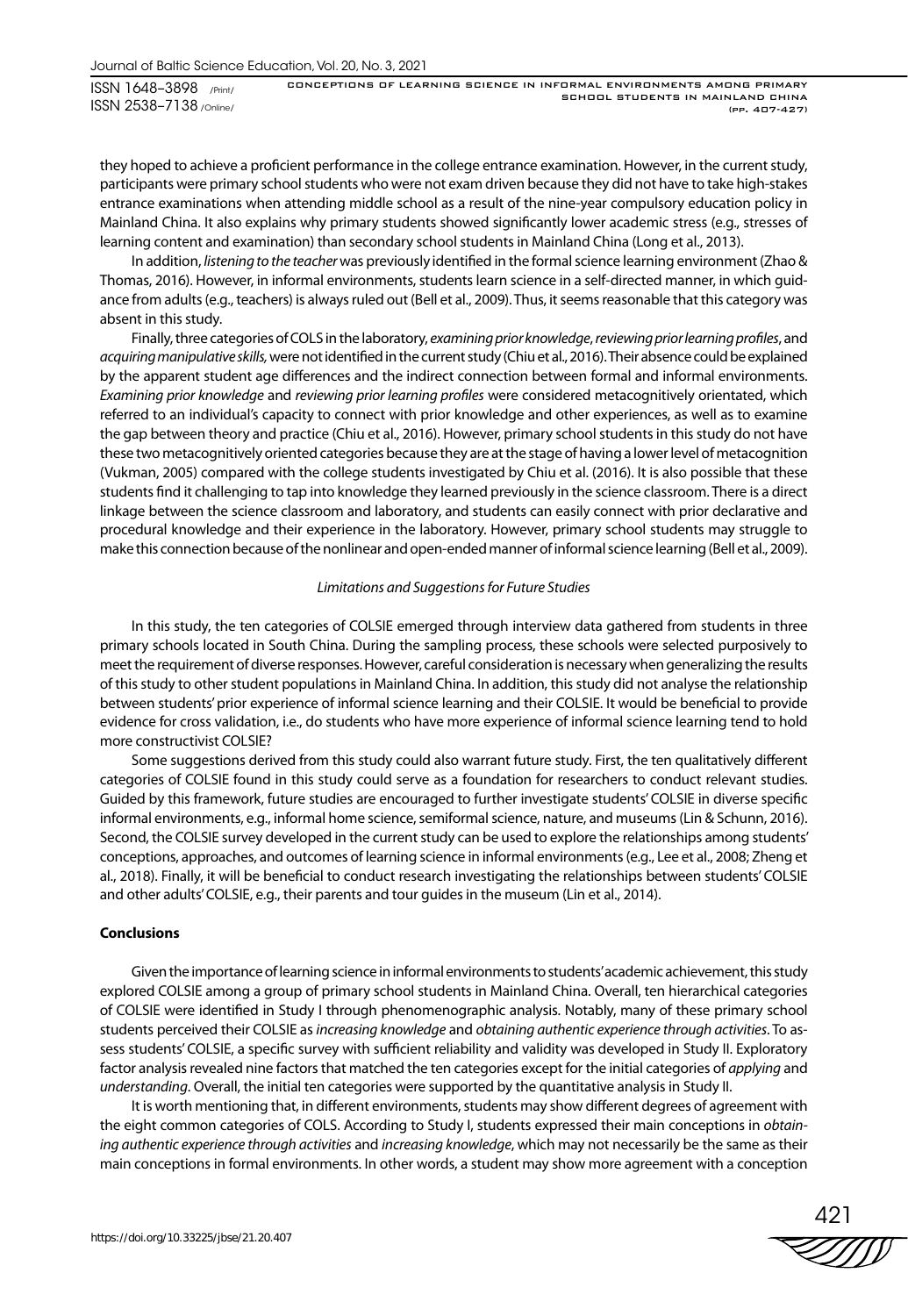CONCEPTIONS OF LEARNING SCIENCE IN INFORMAL ENVIRONMENTS AMONG PRIMARY SCHOOL STUDENTS IN MAINLAND CHINA (pp. 407-427)

ISSN 1648–3898 /Print/ ISSN 2538–7138 /Online/

in informal environments than they do in formal environments or vice versa. Accordingly, researchers are encouraged to incorporate the COLSIE survey developed in the current study to better investigate students' COLS in both formal and informal environments.

Furthermore, the current study identified two new categories of COLSIE that had not been revealed in previous studies: *recording by way of notetaking* and *communicating and explaining*. Notably, these two unique conceptions highlight the benefits of learning science in informal environments for strengthening students' impressions and values of science practices. Informed by the results of this study, future studies can explore whether students who show more agreement with these two conceptions tend to prefer doing practical work and participating in science inquiry activities.

Previous studies have primarily focused on students' science learning in formal environments. The current study provided an additional perspective regarding students' science learning by providing an in-depth description of students' views of learning science in informal environments. Overall, the findings draw attention to the complex outcomes of students' COLS in different environments. Students' COLS, originally developed in different environments, may eventually form a coherent mind system of learning science, which will play an essential role in students' subsequent approaches to and outcomes of learning science.

#### **Acknowledgements**

Yang Xiao and Bing Yu serve as the co-corresponding authors in this paper. The authors would like to thank Ting Cao, Haoting Huang, Yanqing Lai, and Xiaohui Xu for their support in data collecting. This work was supported by the 2020 Guangzhou Philosophy and Social Science Planning Fund of P.R. China under the Grant No. 2020GZQN21 and by the National Social Science Research Foundation of China under Grand No. CHA150182. Any opinions expressed in this work are those of the authors and do not necessarily represent those of the funding agencies.

#### **Declaration of Interest**

Authors declare no competing interest.

## **References**

- Alexander, J. M., Johnson, K. E., & Kelley, K. (2012). Longitudinal analysis of the relations between opportunities to learn about science and the development of interests related to science. *Science Education*, *96*(5), 763–786. https://doi.org/10.1002/sce.21018
- Anderson, D., & Ellenbogen, K. M. (2012). Learning science in informal contexts epistemological perspectives and paradigms. In Fraser B., Tobin K., & McRobbie C. (Eds), *Second international handbook of science education* (pp. 1179-1187). Springer. https:// doi.org/10.1007/978-1-4020-9041-7\_78
- Aubusson, P., Griffin, J., & Kearney, M. (2012). Learning beyond the classroom: Implications for school science. In Fraser B., Tobin K., & McRobbie C. (Eds), *Second international handbook of science education* (pp. 1123-1134). https://doi.org/10.1007/978-1-4020-9041-7\_74
- Bell, P., Bruce Lewenstein, Andrew W. Shouse, & Michael A. Feder (Eds.). (2009). *Learning science in informal environments: People, places, and pursuits*. The National Academies Press. https://doi.org/10.17226/12190
- Boulton-Lewis, G. M., Marton, F., Lewis, D. C., & Wilss, L. A. (2000). Learning in formal and informal contexts: Conceptions and strategies of Aboriginal and Torres Strait Islander university students. *Learning and Instruction*, *10*(5), 393–414. https://doi.org/10.1016/S0959-4752(00)00005-0
- Chiou, G.-L., Liang, J.-C., & Tsai, C.-C. (2012). Undergraduate students' conceptions of and approaches to learning in Biology: A study of their structural models and gender differences. *International Journal of Science Education*, *34*(2), 167–195. https://doi.org/10.1080/09500693.2011.558131
- Chiu, Y.-L., Lin, T.-J., & Tsai, C.-C. (2016). The conceptions of learning science by laboratory among university sciencemajor students: Qualitative and quantitative analyses. *Research in Science & Technological Education*, *34*(3), 359–377. https://doi.org/10.1080/02635143.2016.1222518
- Dahlin, & Regmi, M. P. (1997). Conceptions of learning among Nepalese students. *Higher Education*, *33*(4), 471–493. https://doi.org/10.1023/A:1002992411868
- DeVellis, R. F. (2016). *Scale development: Theory and applications* (4th ed.). Sage publications.
- Duschl, R. A., Schweingruber, H. A., & Shouse, A. W. (2007). *Taking science to school: Learning and teaching science in Grades K-8*. The National Academies Press.
- Ellenbogen, K. (2003). Free-choice science education: How we learn science outside of school. *Science Education*, *87*(3), 449–452. https://doi.org/10.1002/sce.10095

422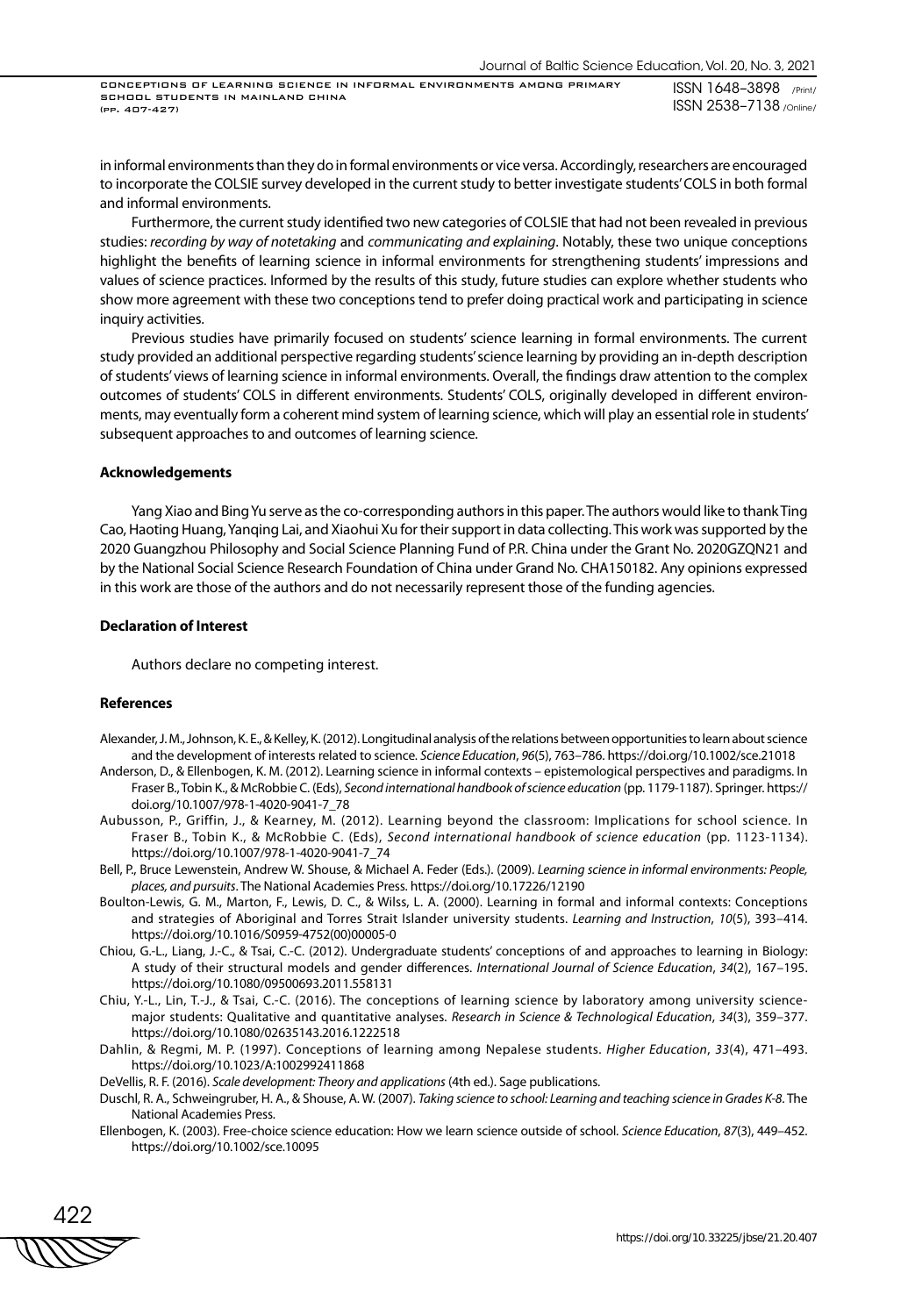CONCEPTIONS OF LEARNING SCIENCE IN INFORMAL ENVIRONMENTS AMONG PRIMARY SCHOOL STUDENTS IN MAINLAND CHINA (pp. 407-427)

- Falk, J. H. (2005). Free-choice environmental learning: Framing the discussion. *Environmental Education Research*, *11*(3), 265–280. https://doi.org/10.1080/13504620500081129
- Gao, L., & Watkins, D. A. (2002). Conceptions of teaching held by school science teachers in P.R. China: Identification and crosscultural comparisons. *International Journal of Science Education*, *24*(1), 61–79. https://doi.org/10.1080/09500690110066926
- Holmes, J. A. (2011). Informal learning: Student achievement and motivation in science through museum-based learning. *Learning Environments Research*, *14*(3), 263–277. https://doi.org/10.1007/s10984-011-9094-y
- Lee, M.-H., Johanson, R. E., & Tsai, C.-C. (2008). Exploring Taiwanese high school students' conceptions of and approaches to learning science through a structural equation modeling analysis. *Science Education*, *92*(2), 191–220. https://doi.org/10.1002/sce.20245
- Lee, M.-H., Liang, J.-C., Wu, Y.-T., Chiou, G.-L., Hsu, C.-Y., Wang, C.-Y., Lin, J.-W., & Tsai, C.-C. (2019). High school students' conceptions of science laboratory learning, perceptions of the science laboratory environment, and academic self-efficacy in science learning. *International Journal of Science and Mathematics Education*. https://doi.org/10.1007/s10763-019-09951-w
- Lemke, J. L. (2001). Articulating communities: Sociocultural perspectives on science education. *Journal of Research in Science Teaching*, *38*(3), 296–316. https://doi.org/10.1002/1098-2736(200103)38:3<296::AID-TEA1007>3.0.CO;2-R
- Li, W.-T., Liang, J.-C., & Tsai, C.-C. (2013). Relational analysis of college chemistry-major students' conceptions of and approaches to learning chemistry. *Chemistry Education Research and Practice*, *14*(4), 555–565. https://doi.org/10.1039/C3RP00034F
- Lin, C.-C., & Tsai, C.-C. (2009). The relationships between students' conceptions of learning engineering and their preferences for classroom and laboratory learning environments. *Journal of Engineering Education*, *98*(2), 193–204. https://doi.org/10.1002/j.2168-9830.2009.tb01017.x
- Lin, C.-L., Tsai, C.-C., & Liang, J.-C. (2012). An investigation of two profiles within conceptions of learning science: An examination of confirmatory factor analysis. *European Journal of Psychology of Education*, *27*(4), 499–521. https://doi.org/10.1007/s10212-011-0092-3
- Lin, H.-M., & Tsai, C.-C. (2008). Conceptions of learning management among undergraduate students in Taiwan. *Management Learning*, *39*(5), 561–578.
- Lin, H.-M., & Tsai, C.-C. (2013). The development of the conceptions of learning management inventory. *Studies in Higher Education*, *38*(5), 741–757. https://doi.org/10.1080/03075079.2011.593621
- Lin, P.-Y., & Schunn, C. D. (2016). The dimensions and impact of informal science learning experiences on middle schoolers' attitudes and abilities in science. *International Journal of Science Education*, *38*(17), 2551–2572. https://doi.org/10.1080/09500693.2016.1251631
- Lin, T.-J., Lee, M.-H., & Tsai, C.-C. (2014). The commonalities and dissonances between high-school students' and their science teachers' conceptions of science learning and conceptions of science assessment: A Taiwanese sample study. *International Journal of Science Education*, *36*(3), 382–405. https://doi.org/10.1080/09500693.2013.780317
- Long, A., Wei, F., & Jin, X. (2013). Measurement and attribution model construction on academic stress of primary and secondary school students [中小学生学习压力的测度及归因模型构建]. *Journal of Educational Studies [*教育学报*]*, *9*(01), 121–128.
- Marton, F. (1981). Phenomenography—Describing conceptions of the world around us. *Instructional Science*, 177–200.
- Marton, F., & Booth, S. (1997). *Learning and awareness*. Lawrence Erlbaum Associates.
- Marton, F., Dall'Alba, G., & Beaty, E. (1993). Conceptions of learning. *International Journal of Educational Research*, *19*(3), 277–300.
- Millar, R., Tiberghien, A., & Maréchal, J.-F. (2003). Varieties of labwork: A way of profiling labwork tasks. In D. Psillos & H. Niedderer (Eds.), *Teaching and Learning in the Science Laboratory* (Vol. 16, pp. 9–20). Kluwer Academic Publishers. https://doi.org/10.1007/0-306-48196-0\_3
- National Research Council. (2012). *A framework for K-12 science education: Practices, crosscutting concepts, and core ideas*. The National Academies Press.
- National Research Council. (2013). *Next generation science standards: For states, by states*. The National Academies Press. https://doi.org/10.17226/18290
- Negovan, V., Sterian, M., & Colesniuc, G.-M. (2015). Conceptions of Learning and Intrinsic Motivation in Different Learning Environments. *Procedia - Social and Behavioral Sciences*, *187*, 642–646. https://doi.org/10.1016/j.sbspro.2015.03.119
- Netemeyer, R., Bearden, W., & Sharma, S. (2003). *Scaling procedures: Issues and applications*. SAGE. https://doi.org/10.4135/9781412985772
- Philip, T. M., & Azevedo, F. S. (2017). Everyday science learning and equity: Mapping the contested terrain. *Science Education*, *101*(4), 526–532. https://doi.org/10.1002/sce.21286
- Reveles, J. M., Kelly, G. J., & Durán, R. P. (2007). A sociocultural perspective on mediated activity in third grade science. *Cultural Studies of Science Education*, *1*(3), 467–495. https://doi.org/10.1007/s11422-006-9019-8
- Richardson, J. T. E. (1999). The concepts and methods of phenomenographic research. *Review of Educational Research*, *69*(1), 53–82. https://doi.org/10.3102/00346543069001053
- Saljo, R. (1979). *Learning in the learner's perspective. I. Some common-sense conceptions. (Report No. 76)*. University of Göteborg, Institute of Education.
- Shaby, N., & Vedder-Weiss, D. (2019). Science identity trajectories throughout school visits to a science museum. *Journal of Research in Science Teaching*, tea.21608. https://doi.org/10.1002/tea.21608
- Tal, T. (2012). Out-of-school: Learning experiences, teaching and students' learning. In *Second International Handbook of Science Education* (Vol. 1–24). Springer.
- Tang, X., & Zhang, D. (2020). How informal science learning experience influences students' science performance: A cross-cultural study based on PISA 2015. *International Journal of Science Education*, *0*(0), 1–19. https://doi.org/10.1080/09500693.2020.1719290
- Tsai, C.-C. (2004). Conceptions of learning science among high school students in Taiwan: A phenomenographic analysis. *International Journal of Science Education*, *26*(14), 1733–1750. https://doi.org/10.1080/0950069042000230776

423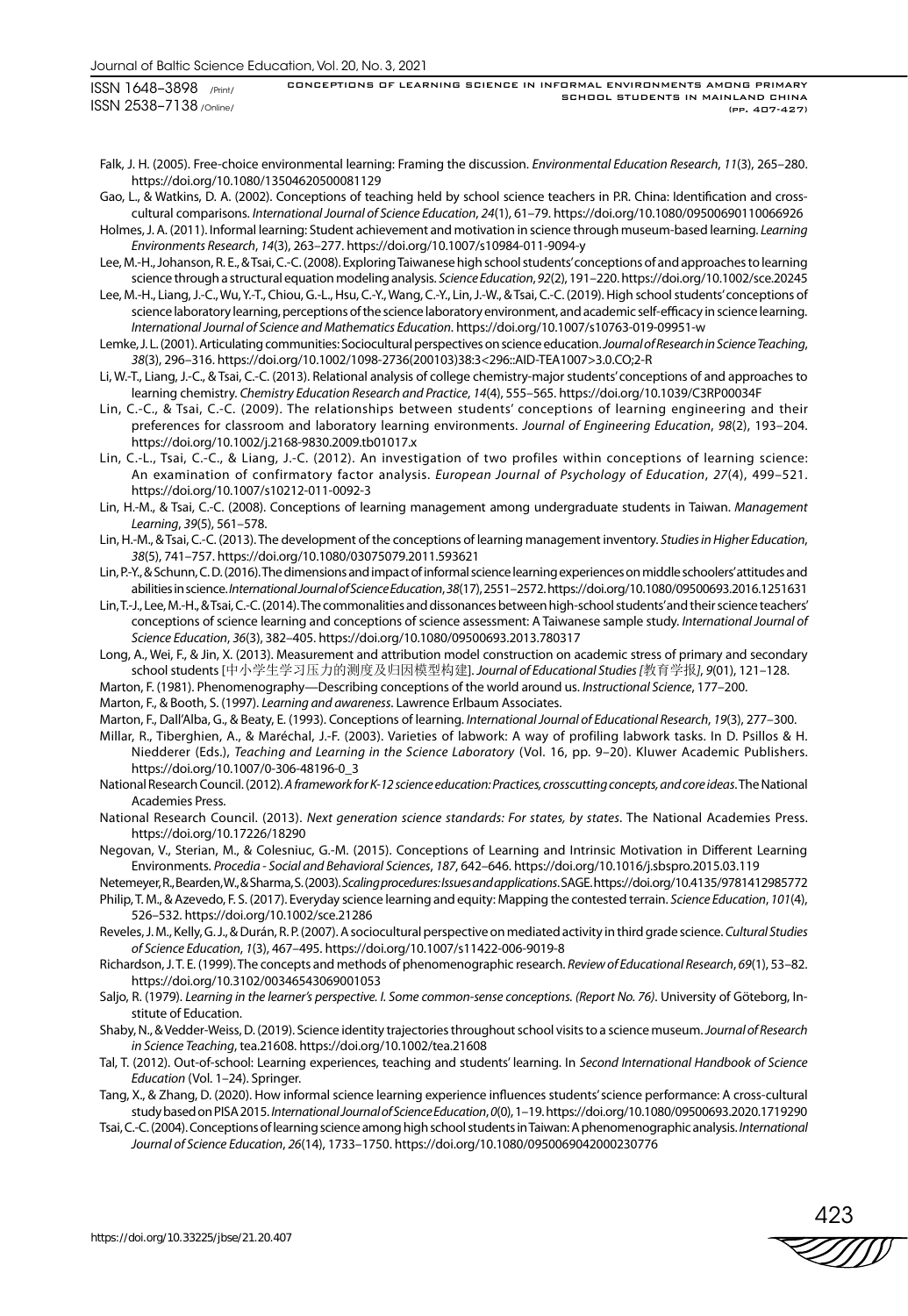- Tsai, C.-C. (2009). Conceptions of learning versus conceptions of web-based learning: The differences revealed by college students. *Computers & Education*, *53*(4), 1092–1103. https://doi.org/10.1016/j.compedu.2009.05.019
- Tsai, C.-C., Jessie Ho, H. N., Liang, J.-C., & Lin, H.-M. (2011). Scientific epistemic beliefs, conceptions of learning science and self-efficacy of learning science among high school students. *Learning and Instruction*, *21*(6), 757–769. https://doi.org/10.1016/j.learninstruc.2011.05.002
- Tsai, C.-C., & Kuo, P.-C. (2008). Cram school students' conceptions of learning and learning science in Taiwan. *International Journal of Science Education*, *30*(3), 353–375. https://doi.org/10.1080/09500690701191425
- Vedder-Weiss, D., & Fortus, D. (2011). Adolescents' declining motivation to learn science: Inevitable or not? *Journal of Research in Science Teaching*, *48*(2), 199–216. https://doi.org/10.1002/tea.20398
- Vukman, K. B. (2005). Developmental differences in metacognition and their connections with cognitive development in adulthood. *Journal of Adult Development*, *12*(4), 211–221. https://doi.org/10.1007/s10804-005-7089-6
- Zhao, Z., & Thomas, G. P. (2016). Mainland Chinese students' conceptions of learning science: A phenomenographic study in Hebei and Shandong Provinces. *International Journal of Educational Research*, *75*, 76–87. https://doi.org/10.1016/j.ijer.2015.11.008
- Zheng, L., Dong, Y., Huang, R., Chang, C.-Y., & Bhagat, K. K. (2018). Investigating the interrelationships among conceptions of, approaches to, and self-efficacy in learning science. *International Journal of Science Education*, *40*(2), 139–158. https://doi.org/10.1080/09500693.2017.1402142
- Zimmerman, H. T., Land, S. M., Maggiore, C., & Millet, C. (2019). Supporting children's outdoor science learning with mobile computers: Integrating learning on-the-move strategies with context-sensitive computing. *Learning, Media and Technology*, *44*(4), 457–472. https://doi.org/10.1080/17439884.2019.1667823

# **Appendix**

### **Conceptions of Learning Science in Informal Environments Survey**

Items presented in the following were translated from Chinese to English by the authors. An additional bilingual researcher unfamiliar with the current research was asked to translate the English version of the survey back to Chinese to ensure translation correctness. The back-translated survey was then compared against the original survey for further revision and refinement. No misinterpretations were detected, and hence, the translation process was finalised. The items modified from previous studies are marked with an asterisk (\*). In addition, some items were underlined, as they were suggested to be dropped based on EFA results.

#### **Memorizing**

- ME1\*. Learning science in informal environments means memorizing some concepts and facts relevant to science.
- ME2\*. Learning science in informal environments means memorizing some science terminologies and being able to use them to answer questions from others.
- ME3. Learning science in informal environments means memorizing the procedures and the results of the experiments.
- ME4. Learning science in informal environments means memorizing the knowledge by heart and being able to repeat it.
- ME5. Learning science in informal environments means learning by heart and leaving a powerful mark on my memories.
- ME6. Learning science in informal environments means memorizing what someone else said.

## **Practising tutorial problems**

- PP1. Learning science in informal environments means practising tutorial problems to check how well I master certain knowledge
- PP2\*. Learning science in informal environments means practising tutorial problems to strengthen what I learned.
- PP3\*. Learning science in informal environments means participating in various calculating and tutorial problem-solving activities.
- PP4\*. Learning science in informal environments means repeatedly doing calculation and practising tutorial problems.
- PP5. Learning science in informal environments means finishing exam sheets or homework assigned by others.

424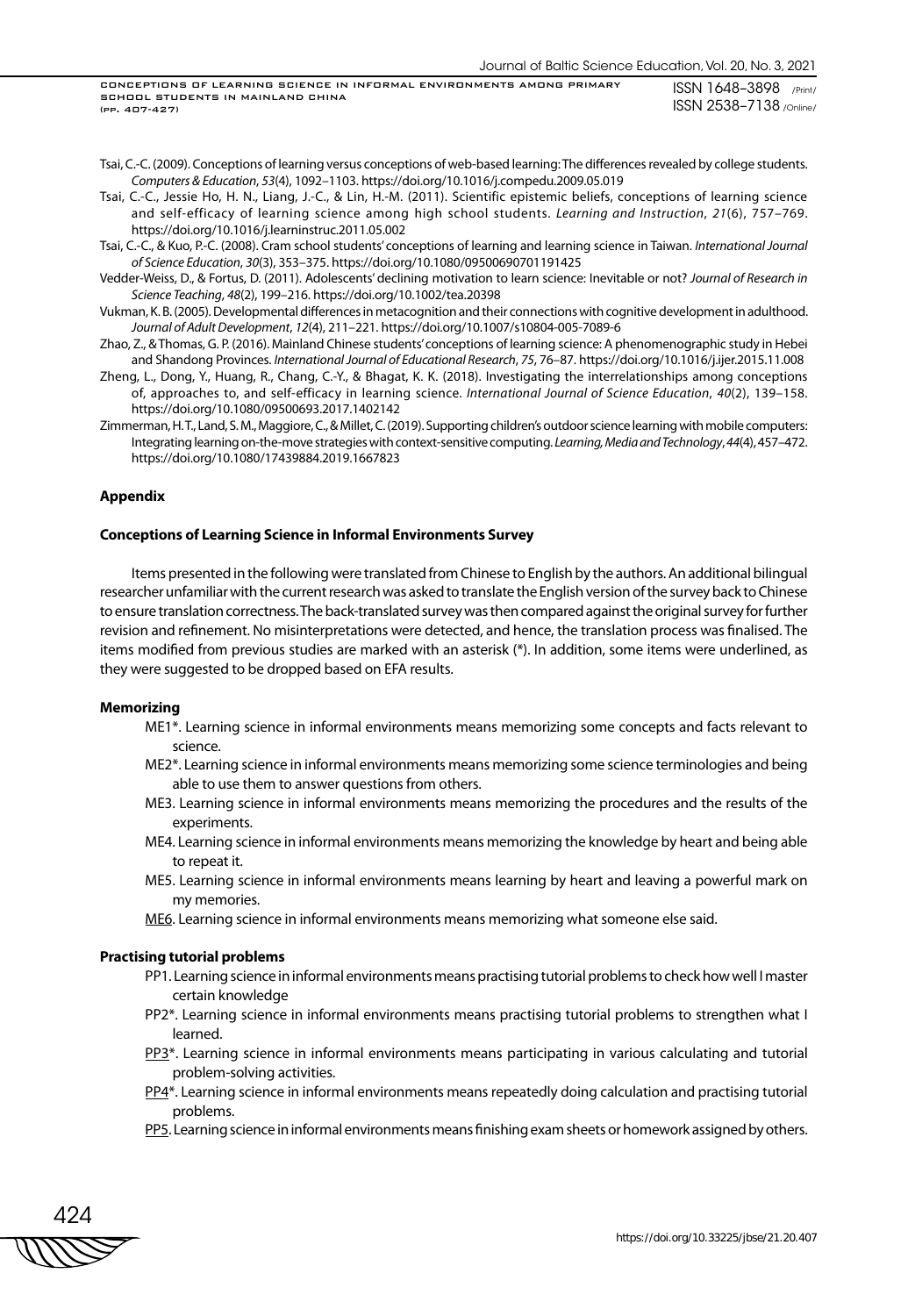CONCEPTIONS OF LEARNING SCIENCE IN INFORMAL ENVIRONMENTS AMONG PRIMARY SCHOOL STUDENTS IN MAINLAND CHINA (pp. 407-427)

# **Recording by way of notetaking**

RE1. Learning science in informal environments means taking notes of what I observed.

- RE2. Learning science in informal environments means taking notes of the results.
- RE3. Learning science in informal environments means taking notes of some important information.
- RE4. Learning science in informal environments means taking notes of what interests me.
- RE5. Learning science in informal environments means recording my reflection.

# **Increasing knowledge**

IK1\*. Learning science in informal environments means learning something new.

- IK2. Learning science in informal environments means obtaining various types of science-related knowledge.
- IK3. Learning science in informal environments means supplementing what I learned in classroom learning.
- IK4. Learning science in informal environments means obtaining knowledge about modern technology.
- IK5. Learning science in informal environments means learning extra knowledge beyond the classroom.
- IK6. Learning science in informal environments means obtaining knowledge about animals and plants.

# **Obtaining authentic experience through activities**

OA1. Learning science in informal environments means obtaining hands-on experience.

- OA2. Learning science in informal environments means gaining authentic experience of science phenomena.
- OA3\*. Learning science in informal environments means observing the process and the results of science experiments.

OA4\*. Learning science in informal environments is to acquire practical experience by doing experiments.

# **Communicating and explaining**

- CE1. Learning science in informal environments means communicating with peers.
- CE2. Learning science in informal environments enables me to communicate with classmates better.
- CE3. Learning science in informal environments means sharing scientific knowledge with my classmates.

# **Applying and Understanding**

- AU1\*. Learning science in informal environments means applying what I already know to problems that I have never encountered before.
- AU2. Learning science in informal environments means explaining new science phenomena using what I learned.
- AU3\*. Learning science in informal environments helps me understand how science knowledge was developed.
- AU4. Learning science in informal environments provides me with a profound understanding of science.
- AU5\*. Learning science in informal environments helps me understand the essence of science knowledge.
- AU6\*. Learning science in informal environments helps me explore the process by which scientists made scientific discoveries.
- AU7. Learning science in informal environments means applying what I already know to problems that I encountered in real life.
- AU8. Learning science in informal environments means practising my knowledge to solve practical problems.
- AU9. Learning science in informal environments means applying scientific knowledge to make something new.
- AU10. \* Learning science in informal environments helps me understand the connections between scientific concepts.
- AU11. \* Learning science in informal environments helps me understand the meanings of scientific theories and formulas.

# **Improving oneself through opportunities**

- IO1. Learning science in informal environments helps boost my intelligence (IQ) and ability.
- IO2. Learning science in informal environments helps me identify my shortcomings and find ways to cope with them.
- IO3. Learning science in informal environments helps me build good study habits towards learning science.
- IO4. Learning science in informal environments means bringing self-improvement and benefits to my family in the future.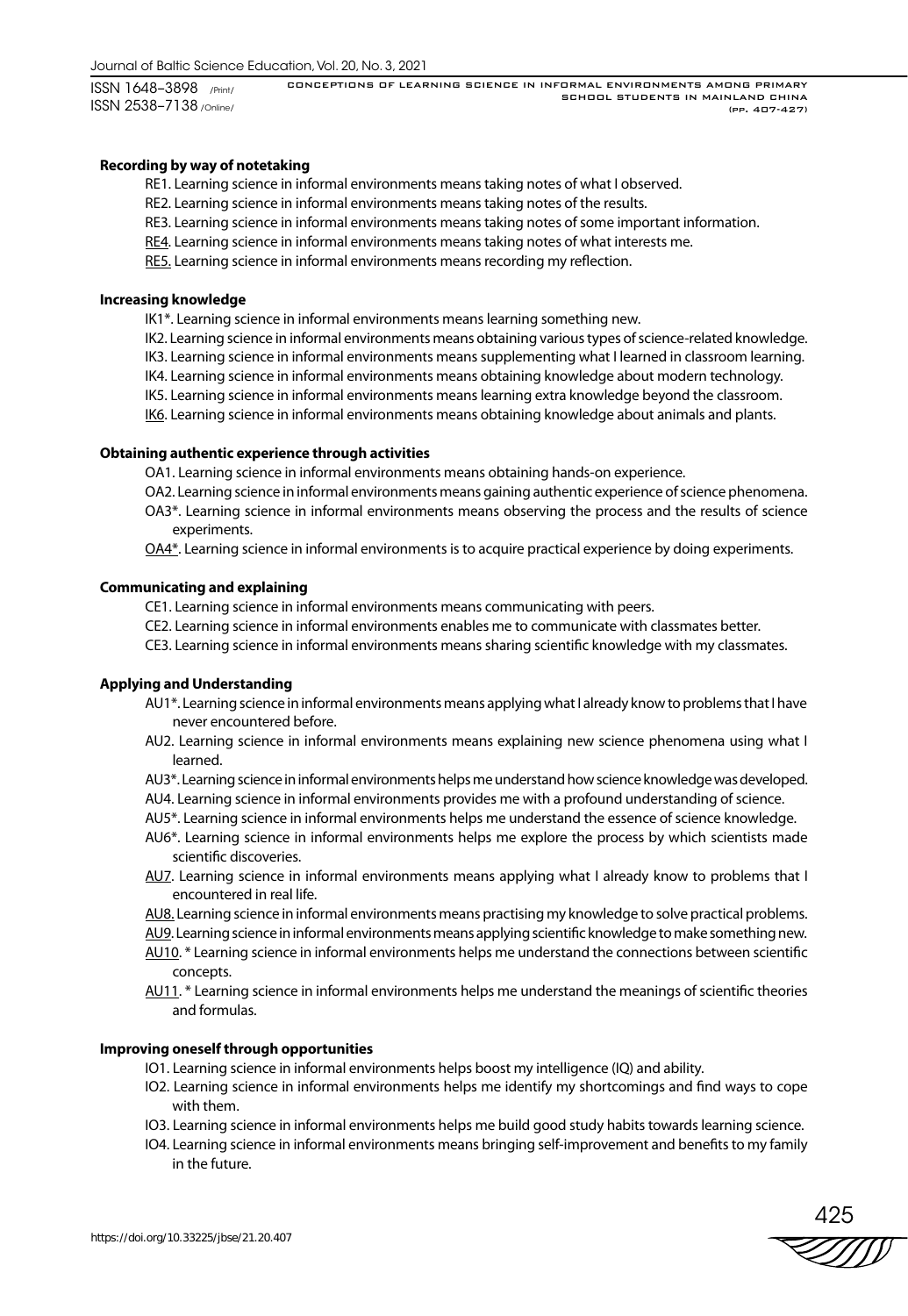- IO5. Learning science in informal environments means better serving my country when I grow up.
- IO6. Learning science in informal environments means making global contributions when I grow up.

#### **Seeing in a new way**

- SE1. Learning science in informal environments expands my vision for the world.
- SE2. Learning science in informal environments changed my insights about science.
- SE3. Learning science in informal environments helps me explore the world.
- SE4\*. Learning science in informal environments changed the ways I look at nature.
- SE5. Learning science in informal environments enabled me to approach science phenomena from different perspectives.
- SE6. \* Learning science in informal environments brought me new ways of observing natural phenomena.

## **Figure S.1**

*Commonalities and Uniqueness of COLS Revealed by Different Studies*



Note: White squares plotted with a solid line (e.g., *memorizing*) represent the categories of COLSIE that have been revealed by previous studies (common conceptions); grey squares plotted with a solid line (e.g., *recording by way of notetaking*) show the